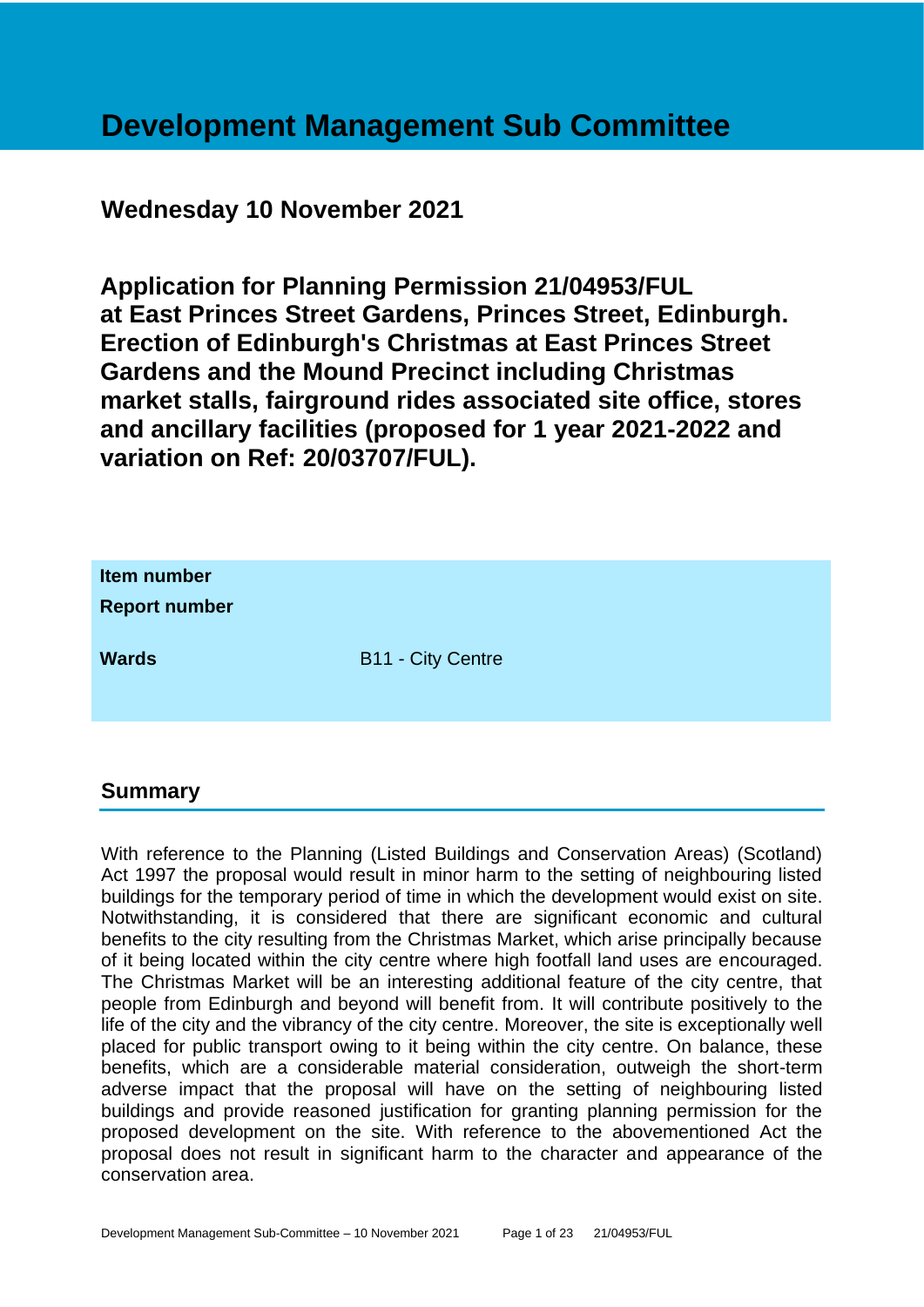The proposal does not result in significant harm to the character and appearance of the designed landscape or the Outstanding Universal Value of the Old and New Towns of Edinburgh World Heritage Site. The proposed development is for a temporary period and will not have a long-term impact on the site and will not result in significant harm to residential amenity. The proposals comply with the Edinburgh Local Development Plan. The proposal, subject to the conditions stated, is considered to be acceptable. There are no detrimental impacts on equalities or human rights. There are no material considerations which outweigh this conclusion.

#### **Links**

| <b>Policies and guidance for</b> | LDEL02, LDES01, LDES05, LEN01, LEN03, LEN06, |
|----------------------------------|----------------------------------------------|
| this application                 | LEN07, LEN12, LEN18, LEN22, OTH, CRPNEW,     |
|                                  | NSLBCA, NSGD02,                              |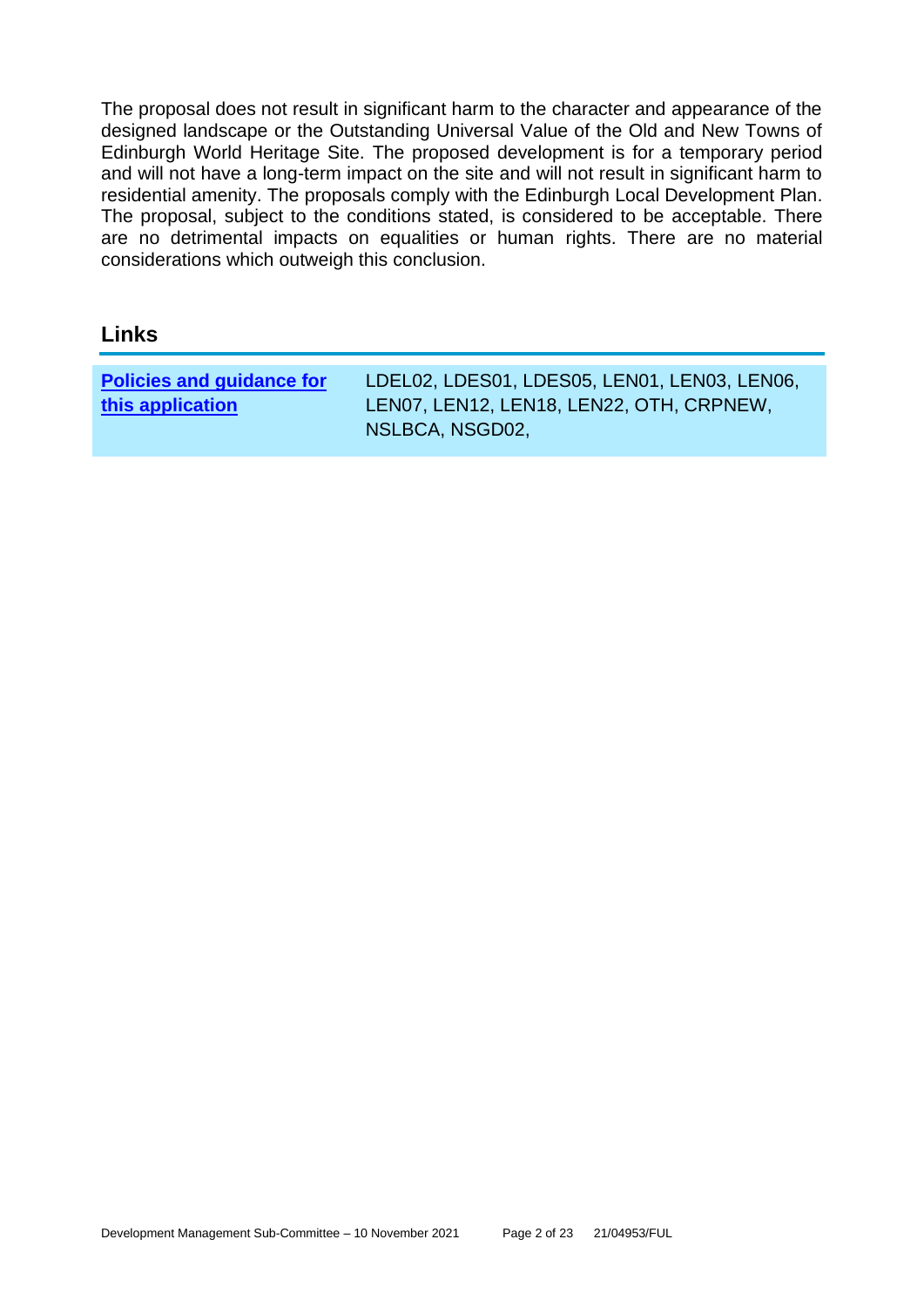# **Report**

**Application for Planning Permission 21/04953/FUL at East Princes Street Gardens, Princes Street, Edinburgh. Erection of Edinburgh's Christmas at East Princes Street Gardens and the Mound Precinct including Christmas market stalls, fairground rides associated site office, stores and ancillary facilities (proposed for 1 year 2021-2022 and variation on Ref: 20/03707/FUL).**

### **Recommendations**

**1.1** It is recommended that this application be Granted subject to the details below.

# **Background**

#### **2.1 Site description**

The site forms part of East Princes Street Gardens (EPSG) comprising parts of the top (northern) tier of the gardens and extends to include the paved hardstanding of the Mound plaza. Waverley Bridge bounds the site to the east. The remainder of East Princes Street gardens with the tree lined embankment with Market Street beyond bounds the site to the south. The Royal Scottish Academy bounds the site to the west.

The site is irregular shaped. The site includes the Category A listed Adam Black Monument (Listed Building: LB27842). The site is adjacent to the Old Town Conservation Area. The site is also adjacent to several listed buildings, structures and monuments:

#### Category A Listed

- − Royal Scottish Academy (listed Building reference LB27744).
- − Scott Monument with railings and steps (listed building reference LB27829).
- − National Gallery of Scotland with Railings (listed building reference: LB27679).
- − Livingston Monument (Listed building reference: LB27864).
- − John Wilson Monument (Listed building reference: LB27881).
- − Police Box at Royal Scottish Academy (Listed building reference: LB30243).
- − Waverley Station, 4 Waverley Bridge, Former Parcels Office (17 Waverley Bridge) and Waverley Bridge (Excluding Steps) (Listed building reference LB30270).

#### Category B Listed

- − Waverley West Signal Box at Princes Street Gardens (Listed building reference: LB52052).
- − Market Street and Waverley Bridge Police Box (Listed building reference: LB30239).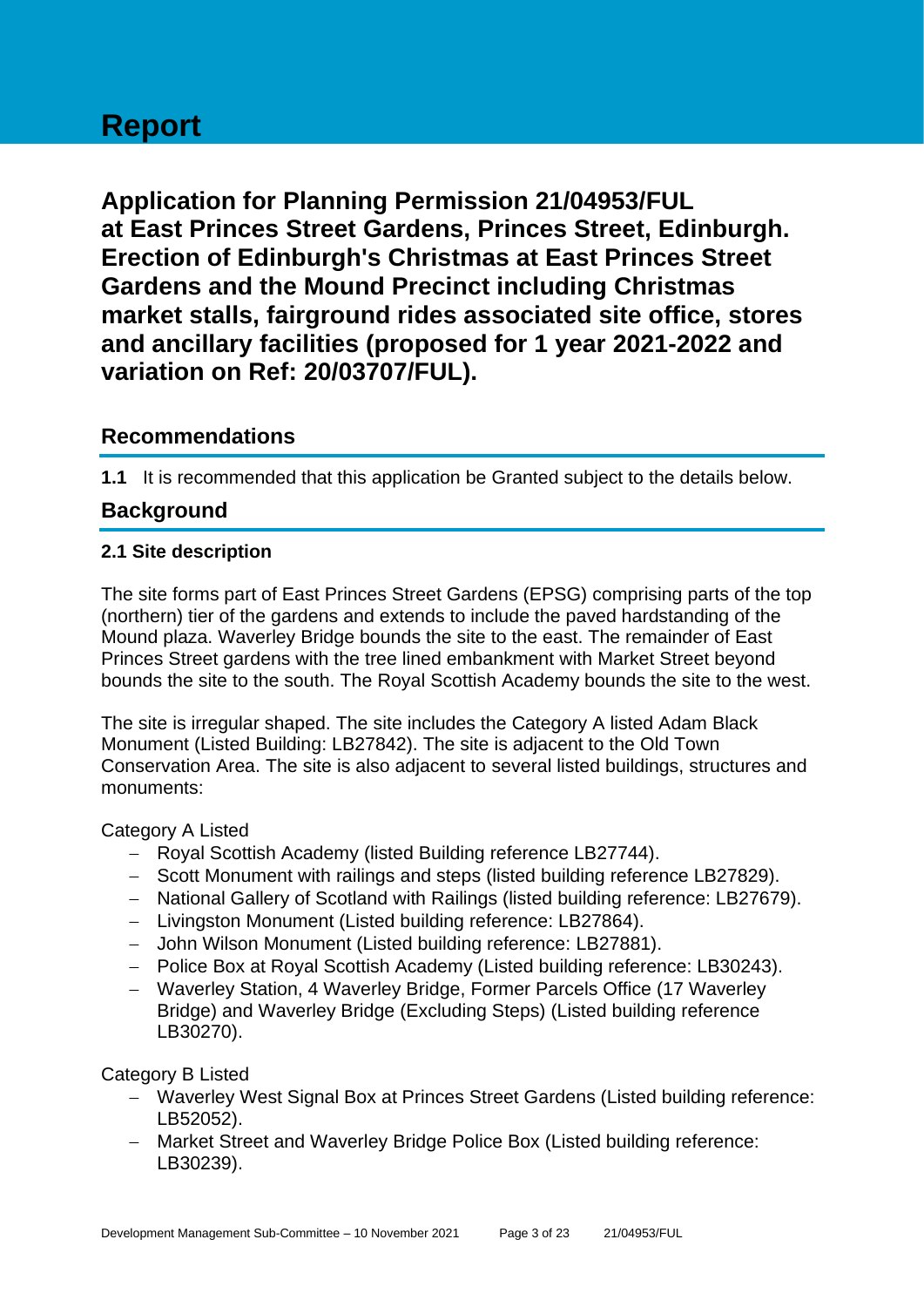The site is located within the Old and New Towns of Edinburgh World Heritage Site; the Historic Garden Designed Landscape Inventory Site - New Town Gardens; Special Landscape Area - Princes Street Gardens and a Local Nature Conservation Site. This application site is located within the New Town Conservation Area.

#### **2.2 Site History**

25 October 2019 - enforcement investigation into unauthorised formation of Christmas market with associated structures. (application 19/0083/EOPDEV) A delegated closing enforcement report was prepared. The following conclusions were made in that report: Investigations undertaken in December 2019 confirmed that there was no permission in place for the use/structures and as such a breach of planning control had occurred.

Subsequently, the use ceased in January 2020 and the structures were subsequently removed not long after, thereby largely resolving the breach of planning control. However, it was discovered that landscaping works associated with the access improvements to the National Galleries was compromised by the platform associated with the market. This landscaping, which was conditioned as part of this 2018 application, along with the gardens in general, was fully remediated and thereby the breach of planning control was fully resolved.

The Delegated Enforcement Closing Report recommended that the enforcement case be closed, and no further action taken with the caveat that if at a future date works commence in the gardens without the benefit of planning permission, then formal enforcement action can be reconsidered.

Enforcement case 19/0083/EOPDEV was subsequently closed on 11 September 2020.

11 November 2020- Planning permission granted for the erection of Christmas market stalls, fairground attractions, box office and associated site offices, stores and ancillary facilities at East Princes Street Gardens and Mound Plaza (as amended to cover the festive period for 2021-2022). (application reference number 20/03707/FUL).

Other relevant applications:

22 September 2021 - Planning application submitted for the Erection of Edinburgh's Christmas at West Princes Street Gardens including Christmas market stalls, fairground rides, Santa's grotto, Christmas tree maze, Associated site offices, stores, and ancillary facilities (Proposed for one year 2021 - 2022). (application reference 21/04954/FUL) - pending consideration

22 September 2021 - Planning application submitted for the Erection of Edinburgh's Christmas at George Street including an ice rink, Christmas market stalls associated site offices, stores and ancillary facilities (Proposed Application for one year 2021 - 2022 & variation on granted planning permission ref 20/03708/FUL). (application reference 21/04950/FUL) - pending consideration.

4 September 2020 - Planning application validated for the erection of Christmas market stalls, tree, associated site offices, stores and ancillary facilities at High Street and Parliament Square (amended application to cover the festive period for 2021- 2022). (application reference number 20/03728/FUL)- application withdrawn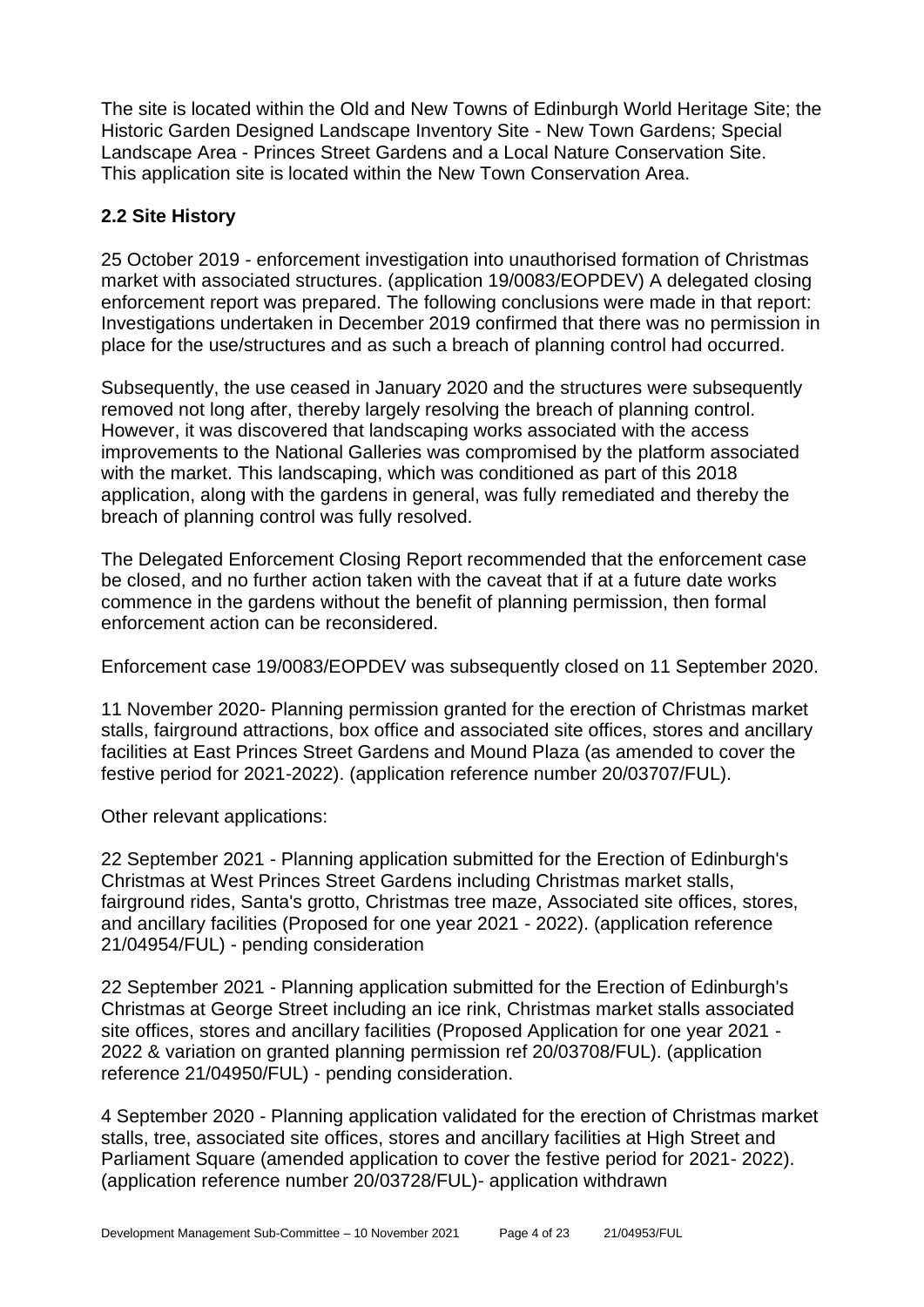11 November 2020 - Planning permission granted for the erection of Christmas market stalls, ice rink, plant and boot room, bar, box office and associated site offices, stores and ancillary facilities at George Street and Castle Street (amended application to cover the festive period for 2021- 2022). (application reference number 20/03728/FUL).

# **Main report**

#### **3.1 Description of the Proposal**

The application is for the erection of Christmas market stalls/concessions, fairground rides, box offices, associated site offices, stores and ancillary facilities. Permission is sought from 20 November 2021 to 5 January 2022. The market and attractions would be operational between the hours of 10am and 10pm.

The application is one of three separate applications for Christmas events proposed by the applicant in the city centre. They would operate in place of the much larger single event in East Princes Street Gardens and the Mound Piazza which has operated without planning permission in 2019.

The current proposal includes:

Top Tier of East Princes Street Gardens (EPSG):

Previously consented:

- − box offices
- − toilet facilities
- − fairground attractions (40-metre-high big wheel and 52-metre-high star flyer placed either side of the Scott Monument) generator compound and staff facilities
- − exit gate

Additional Proposals

- − additional stalls located at the base of the big wheel
- − 20 additional stalls and an attraction located between the Big Wheel and the Scott Monument
- − An additional attraction located between the Star Flyer and eastern boundary of the gardens- adjacent to Waverley Bridge.

#### Mound Piazza:

Previously consented

- − entrance gate
- − 27 single storey stalls for trading concessions
- − staff facilities
- Additional Proposals
- − 5 additional trading stalls
- − Reduced ticketing checks and queuing area

Additionally, a variety of boundary treatments including 3.05 metre high horizontally boarded timber clad hoarding panels, are proposed within the site to direct the public and improve the flow of patrons around the site, improve legibility, and to encourage the public to stay within the development area.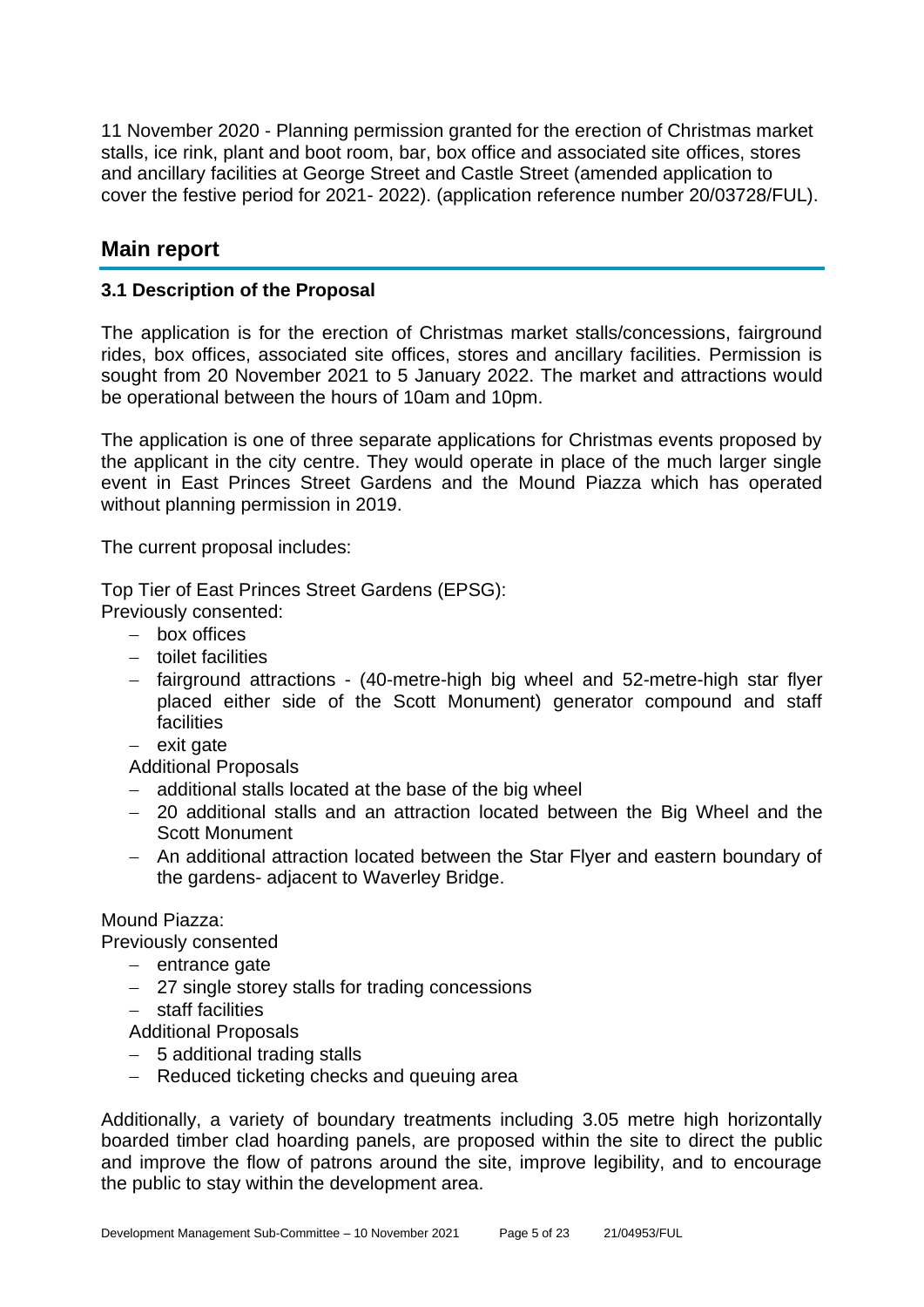Access to the event is for pedestrians only. There will be no cycle access. Service vehicle access for East Princes Street Gardens is via the Mound Plaza and is limited to deliveries only. Security officers will be on hand to control and allow access. All deliveries will be received between 10pm and 10am.

The applicant advises that waste collection is to be managed by a certified subcontractor. Separate waste facilities are to be made available for members of the visiting public and stall holders/staff.

Decommissioning is programmed to take place over a maximum of 14 days. Remediation works are to be undertaken by the Council with the costs met by the applicant.

Detailed drawings including a site layout plan, a Design Statement and a covering letter providing an overview of the proposal have been submitted with the application. These documents are available to view on the Planning and Building Standards online Services.

#### **3.2 Determining Issues**

Due to its proximity to listed buildings and being a site within the New Town Conservation Area the proposed development first requires to be assessed against Sections 59 and 64 of the Planning (Listed Buildings and Conservation Areas) (Scotland) Act 1997.

Section 59 of the Planning (Listed Buildings and Conservation Areas) (Scotland) Act 1997 means that there is a strong presumption against granting planning permission for development which would harm a listed building or its setting. If engaged, the presumption can only be rebutted if the advantages of the scheme are sufficient to outweigh that strong presumption.

Section 64 of the Planning (Listed Buildings and Conservation Areas) (Scotland) Act 1997 means that there is a strong presumption against granting planning permission for development which would conflict with the objective of preserving or enhancing the character or appearance of the conservation area. If engaged, the presumption can only be rebutted if the advantages of the scheme are sufficient to outweigh that strong presumption.

The determining issues to consider in terms of assessing the development against Sections 59 and 64 of the Planning (Listed Buildings and Conservation Areas) (Scotland) Act 1997 are:

- − Would the development harm a listed building or its setting? If it would, are there any advantages of the proposal that are sufficient to outweigh the strong presumption against granting planning permission?
- − Would the development conflict with the objective of preserving or enhancing the character or appearance of the conservation area? If it would, are there any advantages to the proposal that are sufficient to outweigh the strong presumption against granting planning permission?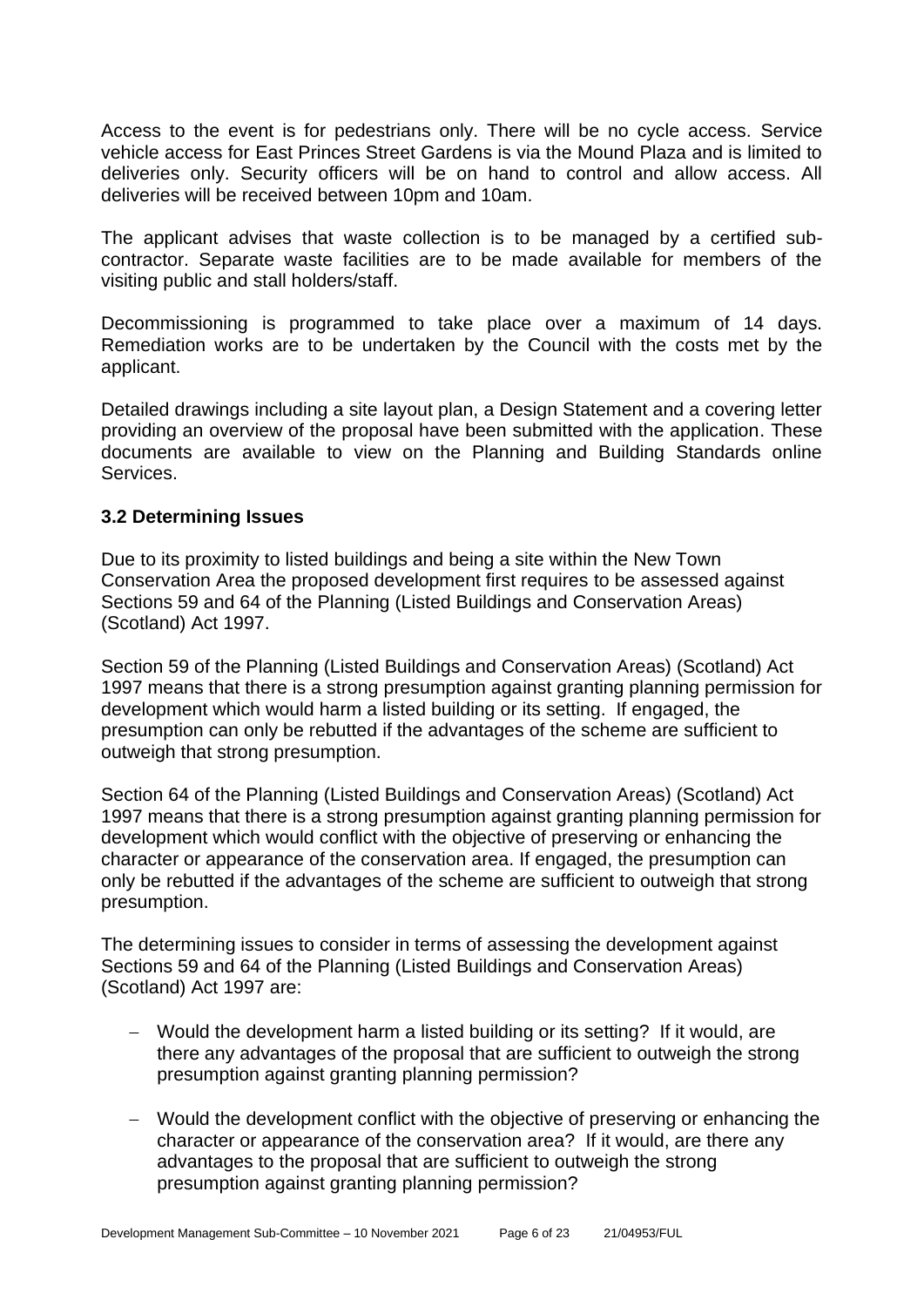If the Development complies with Sections 59 and 64 of the Planning (Listed Buildings and Conservation Areas) (Scotland) Act 1997, it then requires to be considered in terms of Sections 25 and 37 of the Town and Country Planning (Scotland) Act 1997. Section 25 requires that the determination shall be made in accordance with the development plan unless material considerations indicate otherwise.

The determining issues to consider in assessing this are:

- − Do the proposals comply with the development plan?
- − If the proposals do comply with the development plan, are there any compelling reasons for not approving them?
- − If the proposals do not comply with the development plan, are there any compelling reasons for approving them?

#### **3.3 Assessment**

To address these determining issues, the Committee needs to consider whether:

- a) there will be no significant harm to the setting of any adjacent listed building and no significant harm to the character and visual amenity of the conservation area;
- b) the Christmas market is appropriate on part of the garden and civic space;
- c) there will be no significant harm to the character and appearance of the Designed Landscape or on the Outstanding Universal Value of the World Heritage site;
- d) trees, landscaping and biodiversity will not be harmed;
- e) residential amenity will not be adversely affected;
- f) there are no transport issues;
- g) there is no detrimental impact on archaeology;
- h) representations raise issues to be addressed.

#### a) Impact on Listed Buildings

The proposed market facilities and fairground rides would be located immediately adjacent to a large number of listed buildings including category A listed buildings.

A number of stalls are located on the paved area adjacent to the A-listed Royal Scottish Academy. The star flyer and big wheel would be placed on the upper level of the Garden either side of the A-listed Scott Monument. The revised application now under consideration increases the number of attractions and stalls within the upper garden area and in particular in the vicinity of the Scott Monument.

The star flyer would also be adjacent to the A-listed Livingston Monument. Stalls would be positioned adjacent to the A-listed John Wilson Monument and the A-listed Adam Black Monument. Owing to their size, scale, positioning, form and their design and appearance, the temporary structures would have a detrimental impact on the setting of the A-listed Royal Scottish Academy, the A-listed Scott Monument, the A listed Livingston Monument, the A listed John Wilson Monument and the A-listed Adam Black Monument.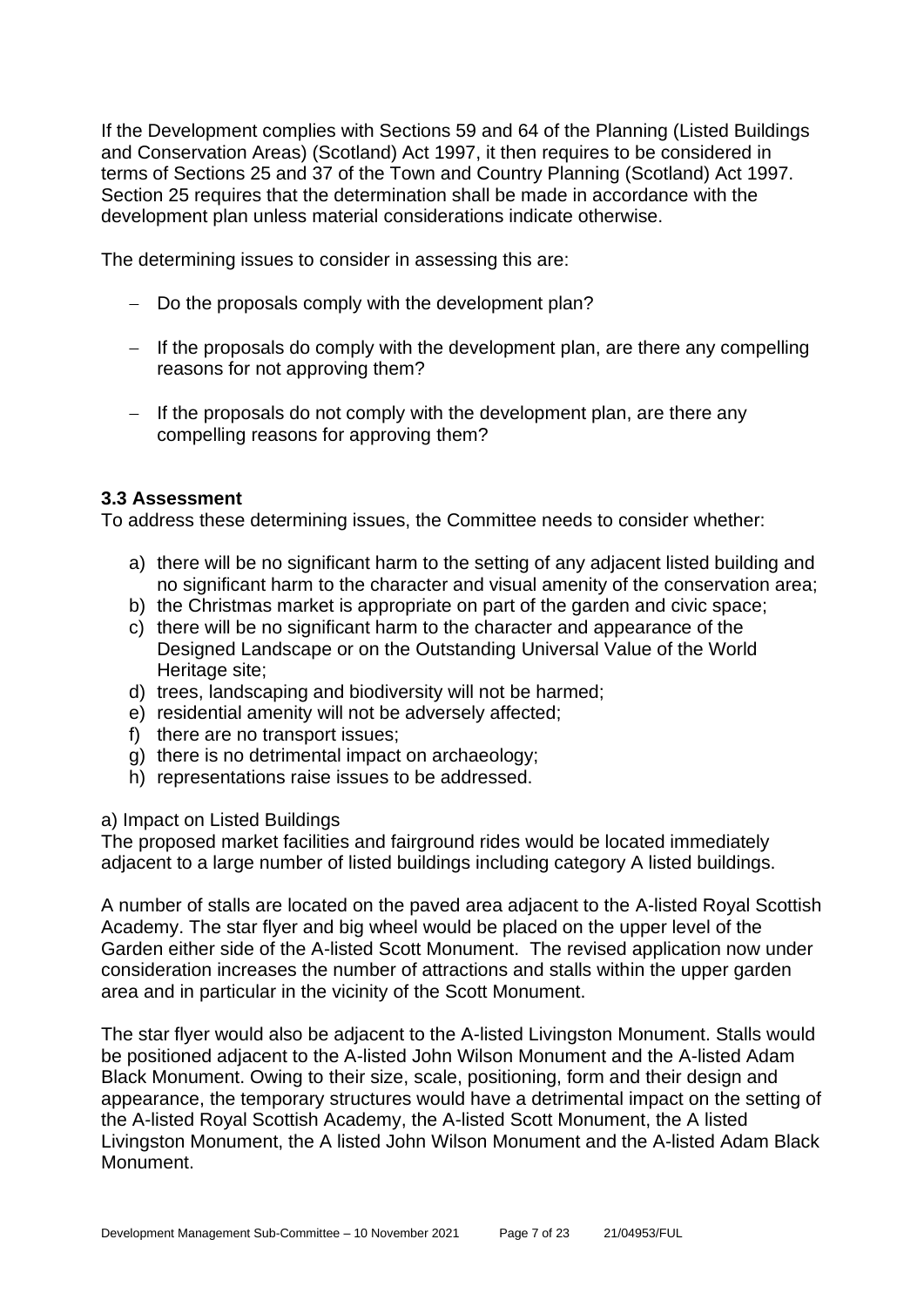Owing to their size, scale, form, design and appearance the proposal would also have an adverse impact on the setting of the other neighbouring listed buildings listed in the Background section of this report. However, the impact on them would be not as intense as they are located further away from the proposal. The Christmas market including star flyer and big wheel has operated on the site adjacent to these listed buildings for a number of years during the festive season and has become characteristic of the setting of those listed buildings during the festive season. The proposal is for a temporary period of a known duration and the impact on the setting of these neighbouring listed buildings would be short term.

Notwithstanding the detrimental impact on the above mentioned heritage assets, by splitting the event into 3 separate events in the city the scale of the current proposal on this site is significantly reduced from previous years and consequently the impact on the heritage assets is not as profound as in previous years. The scale of the currently proposed temporary development is considerably smaller than that of Christmas market that operated in East Princes Street Gardens in 2019 and smaller than Christmas markets that have operated in East Princes Street Gardens in previous years.

Nonetheless, given that there would be harm to the setting of neighbouring listed buildings, in terms of the above legal test's consideration is required to be given to whether there are significant material considerations that justify the development in this particular location; and if so, does this outweigh any adverse impacts.

It is considered that there are significant economic and cultural benefits to the city resulting from the Christmas market, which arise because of it being located within the city centre where high footfall land uses are encouraged. The Christmas Market will be an interesting additional feature of the city centre, that people from Edinburgh and beyond will benefit from. It will contribute very positively to the life of the city and the vibrancy of the city centre. It is likely to draw people to the city centre who might not otherwise go there and therefore there will be economic benefit to surrounding businesses.

The proposal is for a Christmas Market for Edinburgh. As such it is appropriate that it is located in a city centre location. Given its proximity to bus routes, bus station, tram and train, there are few locations with better connectivity. For example, the Meadows or George Square do not have such connectivity. Other locations in the city centre, given the large number of listed buildings throughout the city centre, are likely to give rise to similar impacts on other listed buildings, if the market was to be put elsewhere. Therefore, the benefits realised by the market can only realistically be delivered at its proposed location of East Princes Street Gardens.

On balance, these benefits, which are significant material considerations, outweigh the temporary adverse impact that the proposal will have on the setting of neighbouring listed buildings and provide reasoned justification for granting planning permission for the proposed development on the site.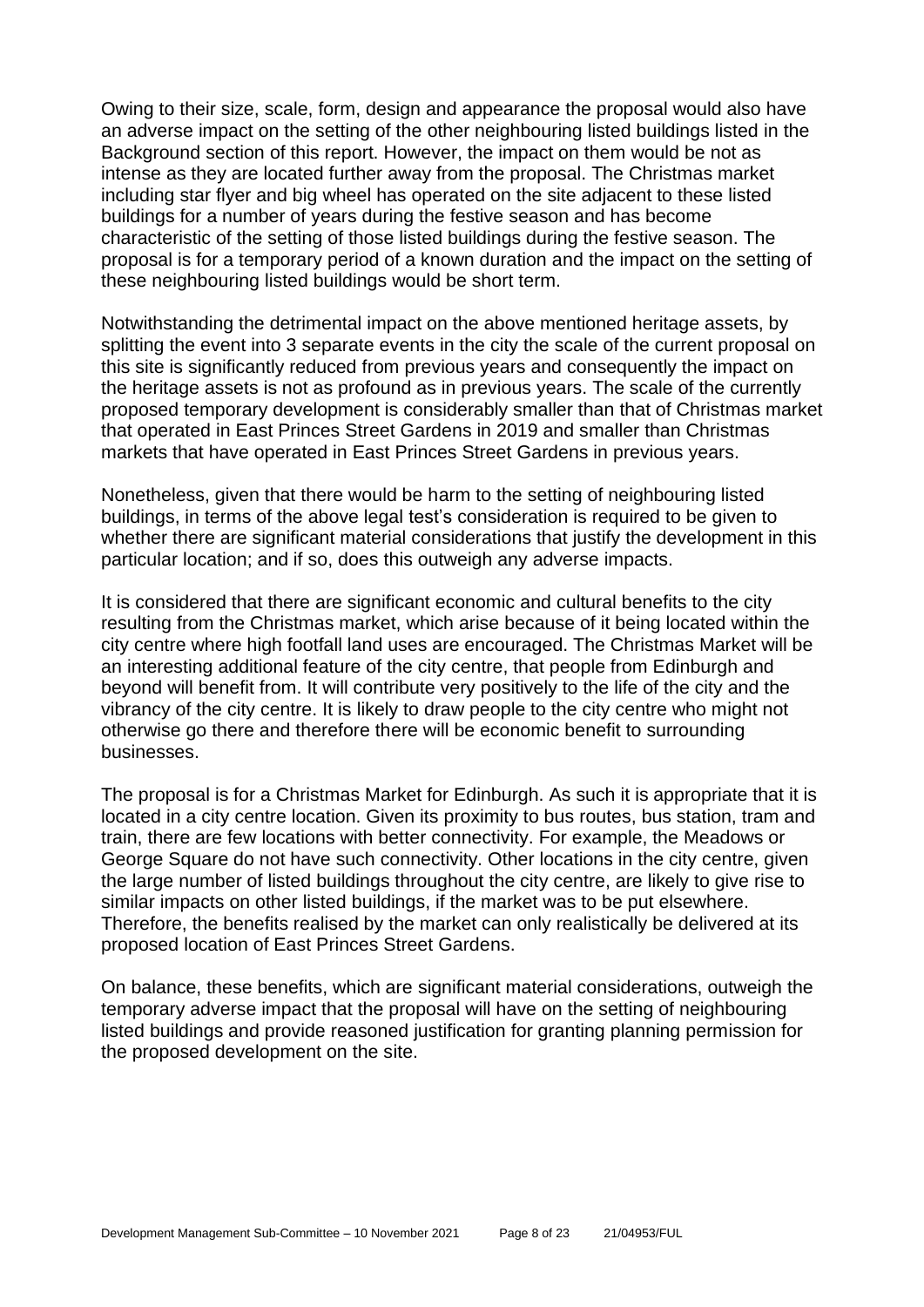Impact on Conservation Area

The New Town Conservation Area Character Appraisal identifies the essential character as being:

*The City's collection of civic statuary provides a focus and punctuation point for many vistas creating an outdoor sculpture gallery; The use of grid layout forms throughout the area provides a formal hierarchy of streets with controlled vistas and planned views; The central position, grid layout and uniform building heights make the area extremely sensitive to the effects of high buildings; and*

*Terminated vistas within the grid layouts and the long-distance views across and out of the conservation area are an important feature.*

The Christmas market is characteristic of this part of the Conservation Area during the festive season and is an established part of its character during that temporary period and therefore it would not detract from the character and appearance of the Conservation Area or the setting of the Old Town Conservation Area.

Notwithstanding the detrimental impact on the above mentioned heritage assets, by splitting the event into 3 separate events in the city the scale of the current proposal on this site is significantly reduced from previous years and consequently the impact on the heritage assets is not as profound as in previous years. The scale of the currently proposed temporary development is considerably smaller than that of Christmas market that operated in East Princes Street Gardens last year and smaller than Christmas markets that have operated in East Princes Street Gardens in previous years. The current proposal does not include development on the slopes or within the valley base of the garden.

In addition to the other two Christmas markets currently proposed by the applicant in other parts of the city centre and other known developments in the city centre, owing to its size, form and temporary nature the cumulative impact on the character and appearance of the conservation area is not significant.

Overall, the development does not conflict with the objective of preserving or enhancing the character or appearance of the conservation area.

#### b) Use of site

The application site is located in the city centre within two open space designations in the Edinburgh Local Development Plan (LDP): (i) Princes Street Gardens East and West - classed as public parks and gardens; and (ii) National Gallery Complex - a civic space which includes the Royal Scottish Academy.

Policy Del 2 (City Centre) of the LDP supports a mix of uses appropriate to the location of the site, its accessibility characteristics and the character of the surrounding area. Development will be permitted which retains and enhances the character, attractiveness, vitality and accessibility and contributes to the role of the city centre as a strategic business and regional shopping centre and Edinburgh's role as a capital city.

The proposal will help the city centre fulfil its role as a capital city. Given that the proposed Christmas market/attractions are temporary they do not conflict with the key principles of Policy Del 2.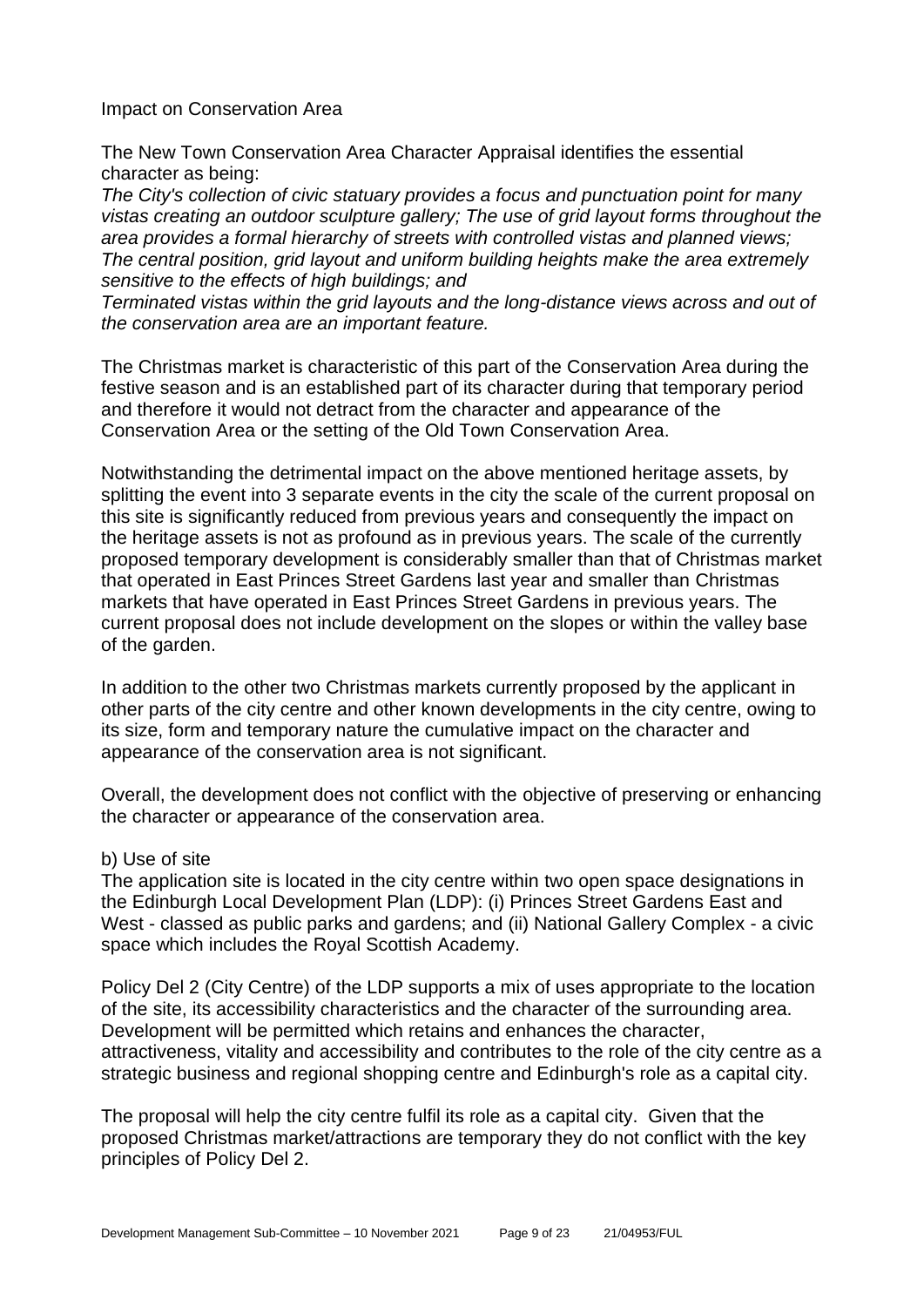The market is not an application to increase retail floorspace because of its temporary nature. There are no development plan policies or non-statutory guidelines that directly relate to proposals for outdoor markets/attractions.

The proposal would be a temporary change to the normal use of this part of the Garden and Mound plaza for a limited duration of time only. Temporary outdoor markets/attractions are traditionally found in public spaces. The temporary use of this part of the Gardens and the Mound plaza for events including Christmas markets is long established and the Christmas market and attractions have become a familiar presence on the site in the city centre during the festive season.

The proposal would not prevent the continued existing use of the public garden or the remainder of East Princes Street Gardens. The effect of the proposed development on the leisure value and enjoyment of the part of the Gardens comprising the site and the Mound Plaza as a civic space is not permanent and is reversible. The temporarily change of use of the site would not result in the permanent loss of open space provision in the locality and does not conflict with the key principles of Policy Env 18 (Open Space Protection).

Given all of the above, the proposed temporary use on the site is acceptable in principle provided it complies with other development plan policies, or if it does not, there are material considerations that justify approving the proposal.

#### c)Impact on other Heritage

Owing to their size, scale, positioning, form and their design and appearance, the temporary structures would disrupt key views within the designed landscape and the World Heritage Site and thus would harm the character and appearance of the Designed Landscape and the OUV of the World heritage site.

Notwithstanding the detrimental impact on the above mentioned heritage assets, by splitting the event into 3 separate events in the city the scale of the current proposal on this site is significantly reduced from previous years and consequently the impact on the heritage assets is not as profound as in previous years. The scale of the currently proposed temporary development is considerably smaller than that of Christmas market that operated in East Princes Street Gardens last year and smaller than Christmas markets that have operated in East Princes Street Gardens in previous years. The current proposal does not include development on the slopes or within the valley base of the garden. Given this and the fact that the proposal is for a temporary period of a known duration, the impact on the character and appearance of the Designed Landscape and the OUV of the World Heritage Site would be short term and not significantly detrimental.

In addition to the other two Christmas markets currently proposed by the applicant in other parts of the city centre and other known developments in the city centre, owing to its size, form and temporary nature the cumulative impact on the character and appearance of the OUV of the WHS is not significant.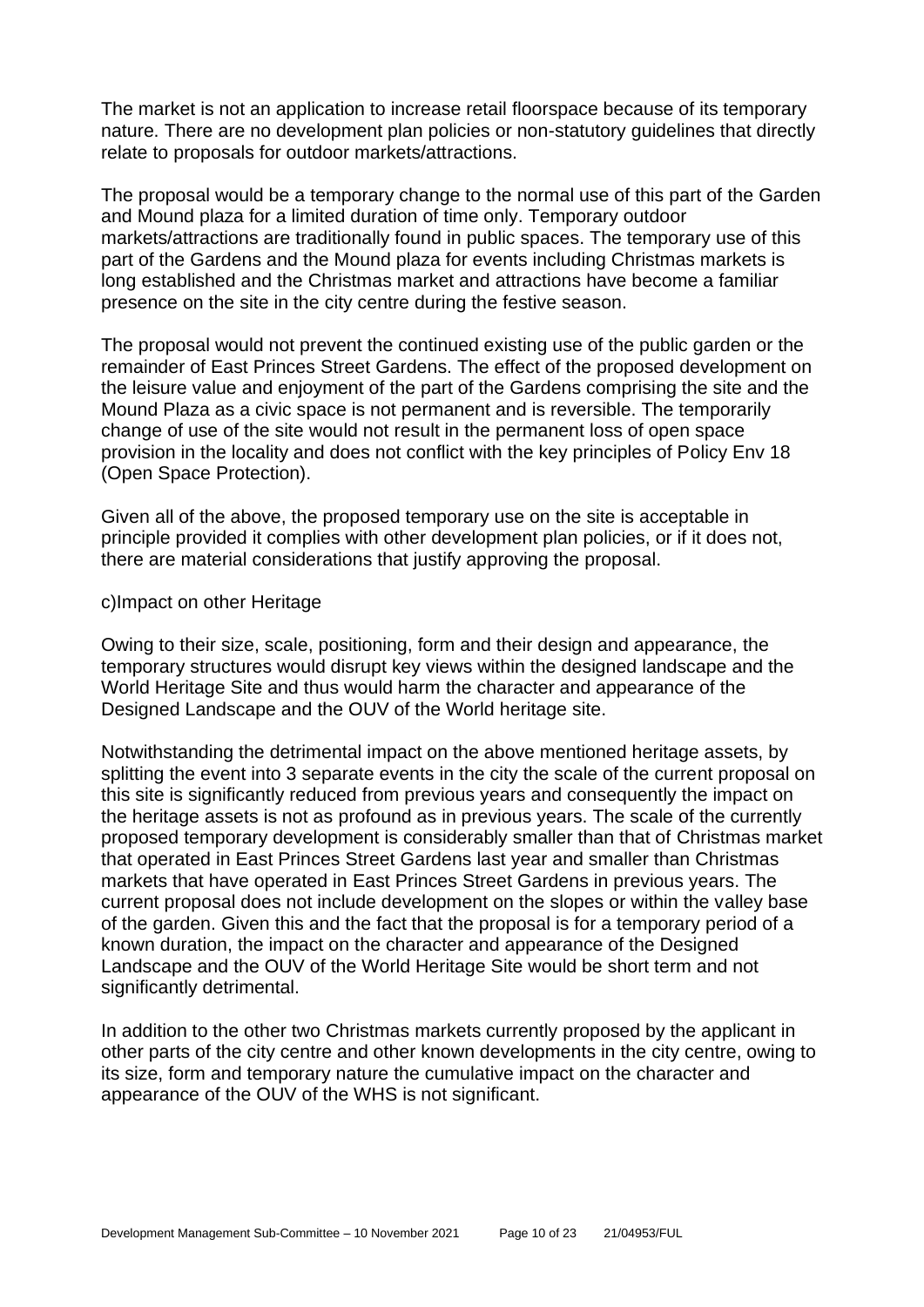The application includes measures to protect monuments/statues within the site from damage. A condition is recommended requiring these measures to be in place prior to development taking place on site and to remain until all the temporary structures/installations have been removed following decommissioning.

#### d) Trees and landscaping and biodiversity

The reduced scale of the development means that no established tree will be affected by the proposed development. The supporting statement accompanying the application states that any established tree in proximity to the proposed development is to be protected with Heras fencing or similar. In addition, the Design Statement accompanying the application details how the proposal has been designed to avoid impact on existing mature trees and specifies a number of other minimum measures that will be deployed to protect trees including measures to avoid root damage. The tree protection measures proposed in the application will ensure the protection of the trees and is considered adequate to mitigate harm to existing trees within the site.

Given the scale of the Christmas event that operated in the Garden in 2019/2020 there was extensive repair required to grassed areas within it over a lengthy period before the Garden could reopen. The current site area comprises significantly less areas of grass within the Garden than previous Christmas markets have. Consequently, less soft landscaping restoration/remediation will be necessary at the end of the decommissioning phase than was required in previous years and moreover the duration of restoration/remediation should be considerably less. The ground to be restored/remediated will be unsightly and inaccessible to the public only temporarily. However, the effects are reversable and not considered to be significantly detrimental to amenity including visual amenity. The Council as landowner through non planning related consents, including terms and conditions of a grant of a lease to the operator, would ensure that at the end of the decommissioning stage the land is restored expeditiously to a required specification. This would include the reinstatement of soft landscaping and the repair/replacement of any damaged kerbs and footways being made good at no cost to the Council. Therefore, there is no requirement to secure restoration/remediation works through a planning condition.

The proposed development would not result in significant harm to ecology or biodiversity. No evidence been presented to the Planning Authority that the proposal would harm European protected species or other species except trees that require to be protected.

#### e) Amenity

Due to the nature of the proposal, there will be amplified music and a large number of people attending, including in the evening. The site is however within a city centre location and the proposal is for a temporary period. The Council's Environmental Protection Section have previously advised that if any complaints about noise were received, they would address this directly with the event organiser.

The proposals would not give rise to significant harm to the amenity of neighbouring properties including residences.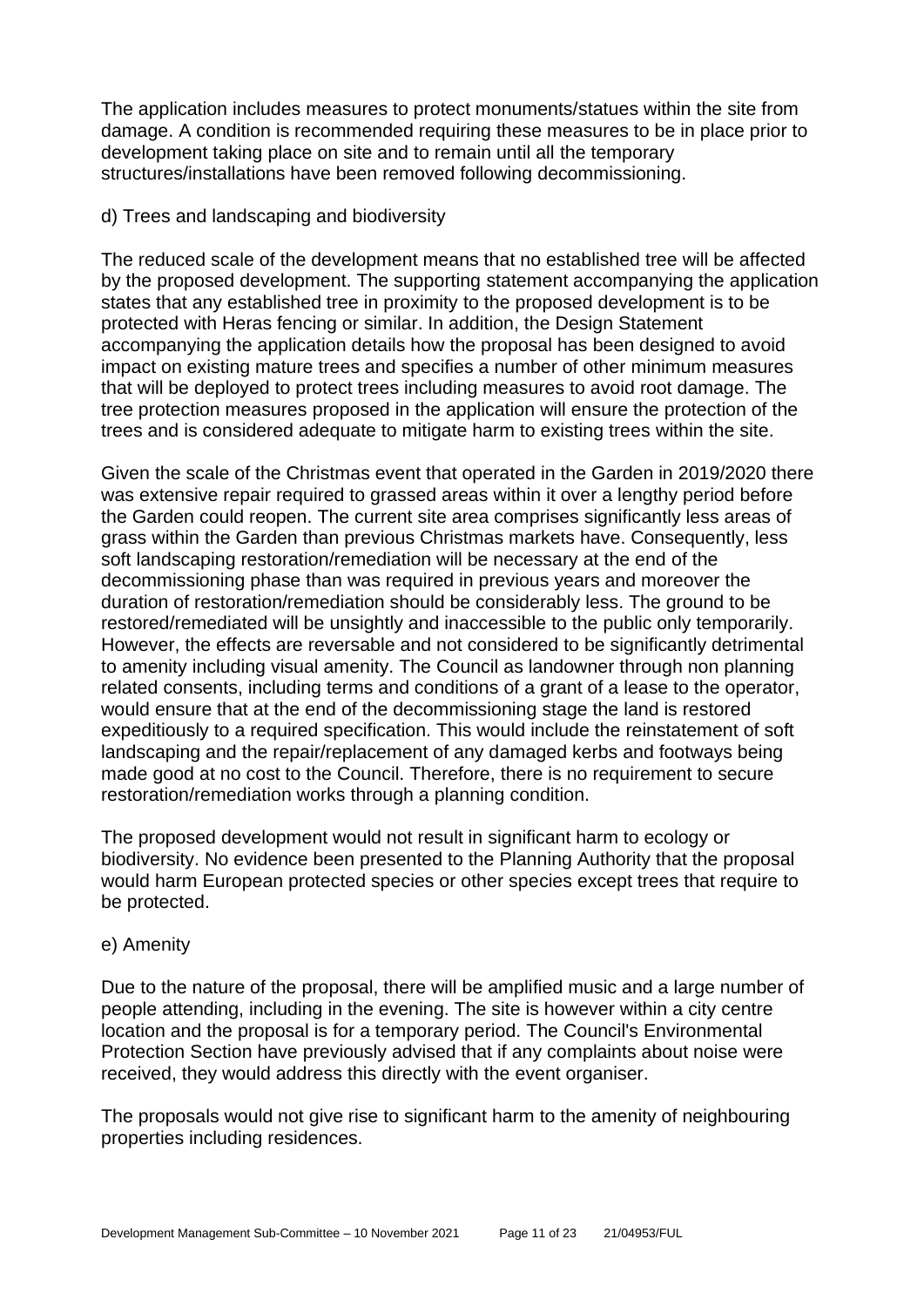The Development Management Committee previously sought a condition seeking the exploration of alternatives to the use of diesel generators on the site. This application maintains the use of diesel generators on the site. Whilst this area around East Princes Street Gardens is used for events there is no hard-wired power infrastructure that would be able to support the power loads required to support the market. This condition has not been carried forward on to this application.

#### f) Transport Issues

No roads are required to be closed to facilitate the proposed development. The proposal raises no road safety or pedestrian safety issues including in respect of the number and location of entrance and exit points and access for wheelchair users. Access to the remainder of the Garden including for pedestrians and wheelchair users will be maintained.

The site is exceptionally well placed for public transport and is located next to a local centre where high footfall land uses are encouraged. Consequently, the proposal does not raise any significant parking issues or public transport issues.

#### g) Archaeology

No groundworks are required to facilitate the proposal and therefore there is no potential for impacts on underground archaeology

#### h) Letters of Representation

Material Objections

- − Object to use of terrace on front of galleries and impact on Playfair steps; addressed in section a)
- − Impact on trees: addressed in section d)
- − Impact on heritage: addressed in sections a), b) and c).
- − Unacceptable expansion of previous scheme; address within a), b) and c)
- − Inadequate toilet provision: toilets are provided within the site.
- − No EIA submitted the application has been screened for EIA and it has been concluded that an EIA is not required.

#### Non Material Comments

Use of diesel generators

- − East Princes Street Gardens should not be used for commercial gain
- − Ongoing damage to the gardens any damage to the gardens would be covered by separate agreement between Parks and the Event organiser.
- − Events should be cancelled this year in line with other cities.
- − Too commercial and doesn't represent Scotland
- − Use of Common Good Land
- − Permanent businesses deprived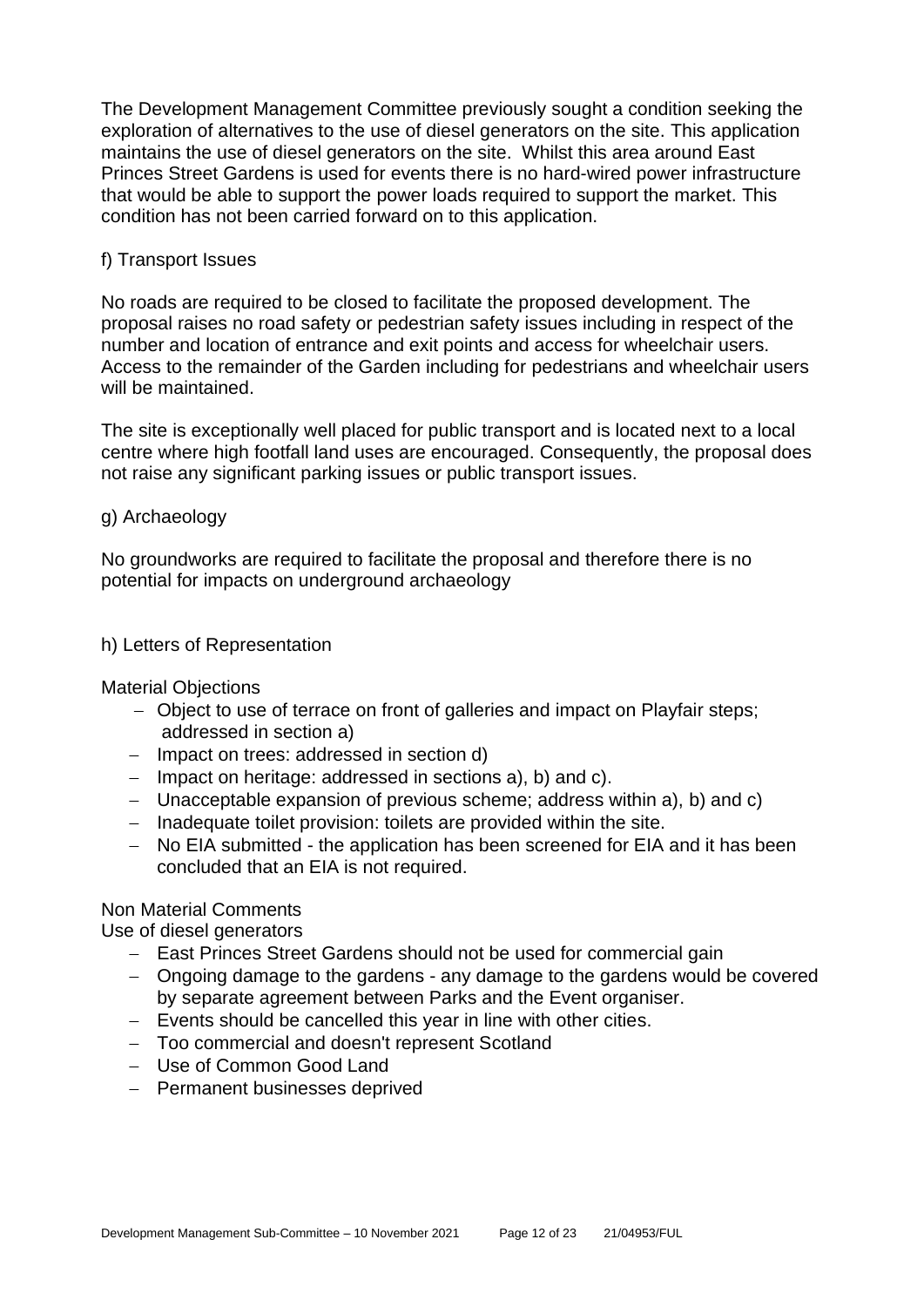Support

- − Pleased concentration of Christmas Market has been dispersed across sites
- − Support application but query whether the upper Terrace should be deleted and moved to Waverley Bridge as an alternative.

#### New Town and Broughton Community Council Comments

Previous joint statement (from 5 City centre community councils and the Cockburn Association) as submitted to the Policy and Sustainability Committee in August 2020:

- − *Overall, we support the direction of travel away from the arrangements that caused so much damage to East Princes Street Gardens and distress to residents in 2019/ 2020. We remain of the view that the gardens are no appropriate for the Ferris Wheel, Star Flyer and market stalls, next to the Scott Monument."*
- − Specifics to This Application:
- − Support use of the hardstanding available on the Mound Precinct question why Waverley Bridge not included
- − Additional use of memorial garden for additional market stalls not appropriate
- − Concerns around the overall remediation and reinstatement provisions that are covered by any ground contract with Parks
- − Broad concerns to the installation of the Star Flyer and Big wheel adjacent to the Scott Monument.
- − Support the principle of a dispersed market.

#### **Conclusion**

With reference to the Planning (Listed Buildings and Conservation Areas) (Scotland) Act 1997 the proposal would result in minor harm to the setting of neighbouring listed buildings for the temporary period of time in which the development would exist on site. Notwithstanding, it is considered that there are significant economic and cultural benefits to the city resulting from the Christmas Market, which arise principally because of it being located within the city centre where high footfall land uses are encouraged. The Christmas Market will be an interesting additional feature of the city centre, that people from Edinburgh and beyond will benefit from. It will contribute positively to the life of the city and the vibrancy of the city centre. Moreover, the site is exceptionally well placed for public transport owing to it being within the city centre. On balance, these benefits, which are a considerable material consideration, outweigh the shortterm adverse impact that the proposal will have on the setting of neighbouring listed buildings and provide reasoned justification for granting planning permission for the proposed development on the site. With reference to the abovementioned Act the proposal does not result in significant harm to the character and appearance of the conservation area.

The proposal does not result in significant harm to the character and appearance of the designed landscape or the Outstanding Universal Value of the Old and New Towns of Edinburgh World Heritage Site. The proposed development is for a temporary period and will not have a long-term impact on the site and will not result in significant harm to residential amenity. The proposals comply with the Edinburgh Local Development Plan. The proposal, subject to the conditions stated, is considered to be acceptable. There are no detrimental impacts on equalities or human rights. There are no material considerations which outweigh this conclusion.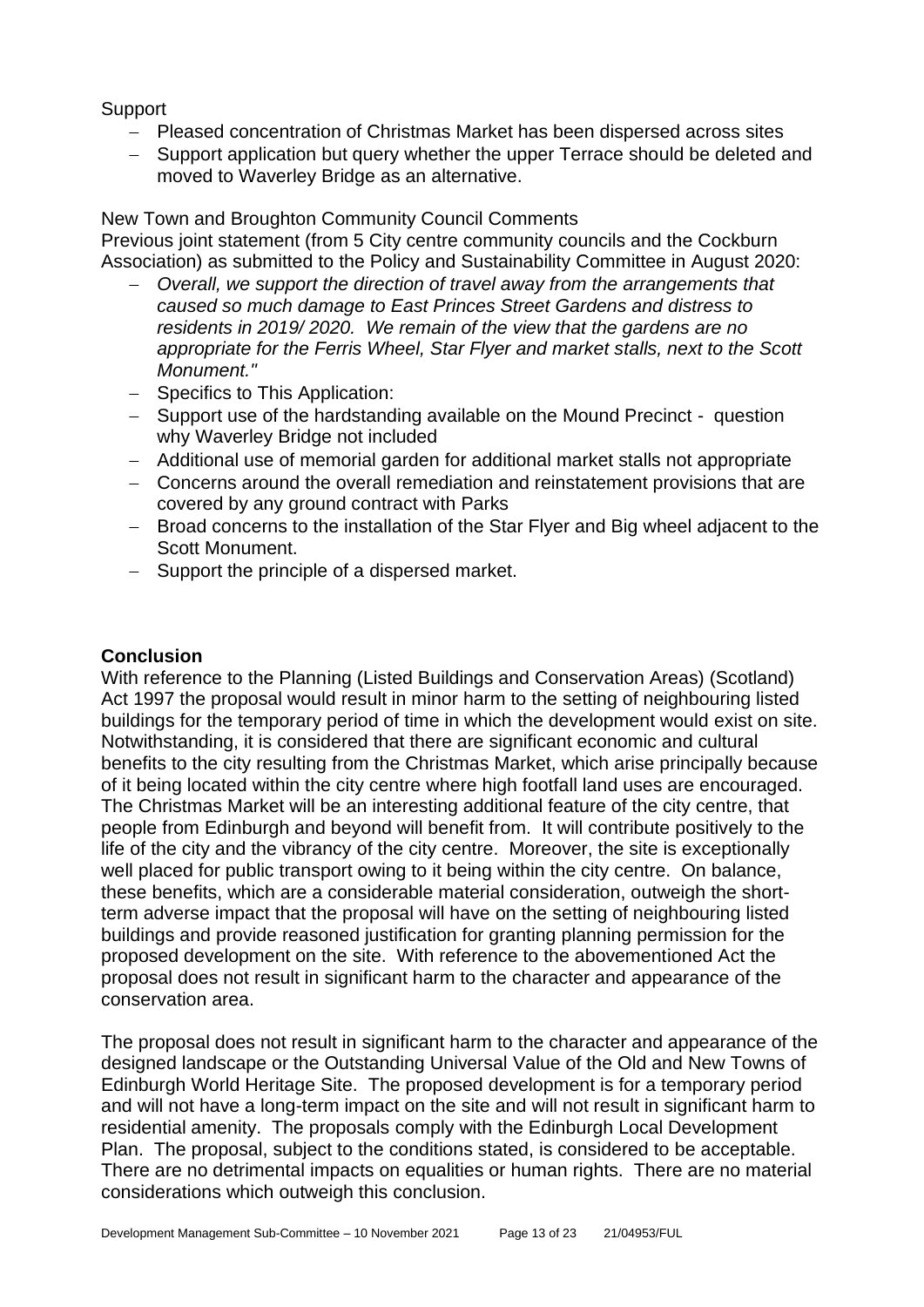It is recommended that this application be Granted subject to the details below.

#### **3.4 Conditions/reasons/informatives**

#### **Conditions**:-

- 1. Planning permission is hereby granted for the proposal for the period between 20 November 2021 and 5 January 2022 only.
- 2. The temporary market and other attractions hereby approved shall only be operational between the hours of 10am and 10pm on the dates specified in condition 1.
- 3. The temporary buildings, attractions, installations and associated temporary structures and plant hereby approved shall be removed from the site in their entirety by no later than the 19 January 2022.
- 4. The tree protection measures detailed in Part 3, section titled: "Greenspace Strategy" of the Design Statement dated September 2021 and docketed to this planning permission shall be carried out/adhered to in full prior to development commencing and until all of the temporary structures/installations approved by the grant of this planning permission have been removed from the site. Following the completion of the tree protection measures and prior to development commencing on the site the operator shall write to the Planning Authority confirming that the tree protection measures have been completed.

Access shall be made available to officers of the Council's Parks and Greenspace Section or a representative authorised by them, to carry out site survey/monitoring checks of the tree protection measures being carried out.

5. The monument/statue protection delineated/detailed on docketed drawings No 10 (UB-ECH 21-015) and No 9 (UB-ECH 21-016) shall be in place prior to development commencing on site and thereafter they shall be retained in situ until all of the temporary structures/installations approved by the grant of this planning permission have been removed from the site.

#### **Reasons**: -

- 1. In recognition of the temporary nature of the proposal.
- 2. In the interests of safeguarding the amenity of neighbouring noise sensitive properties.
- 3. In recognition of the temporary nature of the proposal.
- 4. In the interests of safeguarding trees which make a significant contribution to the character and amenity of the area.
- 5. In the interests of safeguarding listed monuments/statues from damage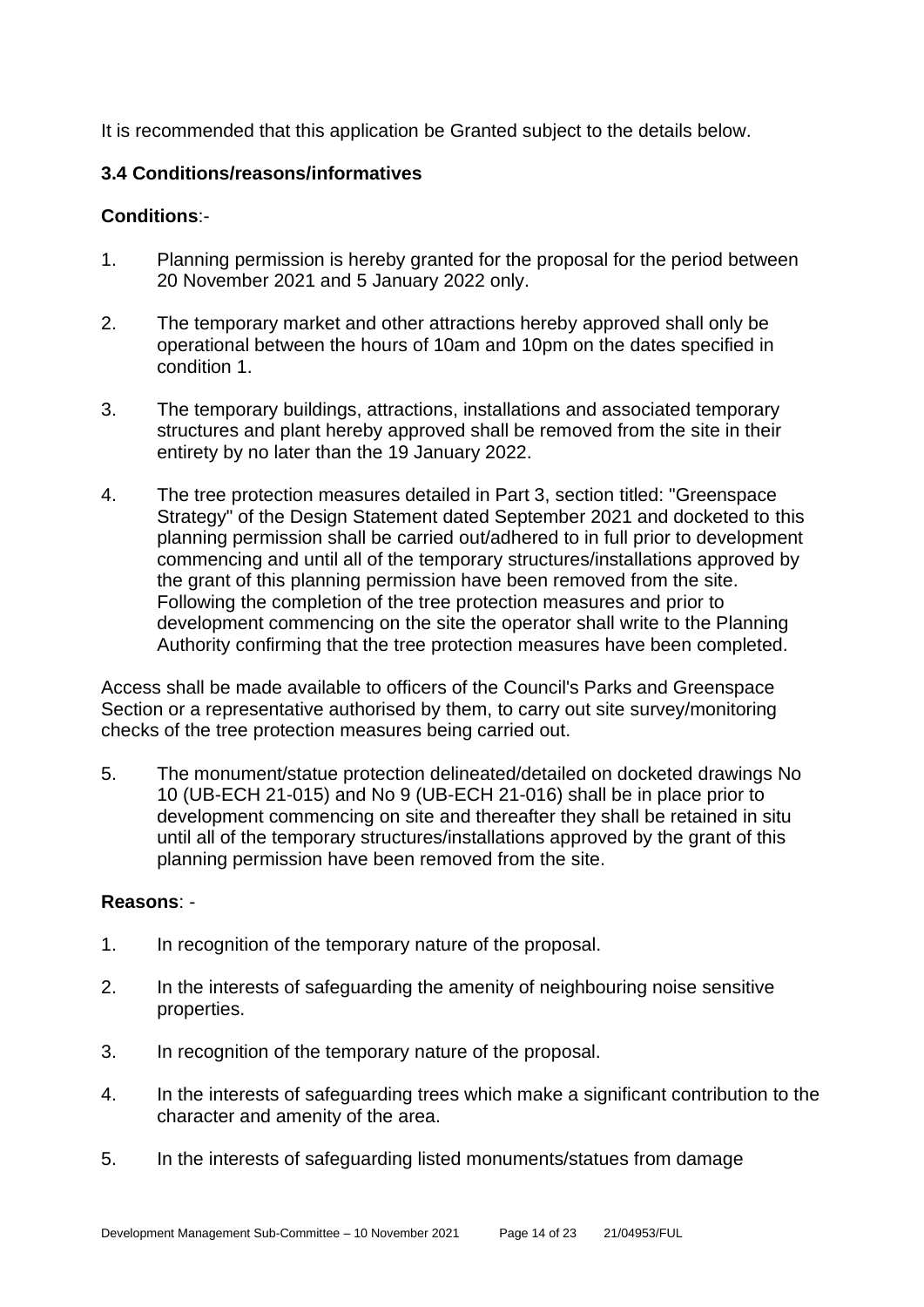# **Financial impact**

#### **4.1 The financial impact has been assessed as follows:**

There are no financial implications to the Council.

## **Risk, Policy, compliance and governance impact**

**5.1** Provided planning applications are determined in accordance with statutory legislation, the level of risk is low.

### **Equalities impact**

#### **6.1 The equalities impact has been assessed as follows:**

The application has been assessed and has no impact in terms of equalities or human rights.

### **Sustainability impact**

#### **7.1 The sustainability impact has been assessed as follows:**

This application is not subject to the sustainability requirements of the Edinburgh Design Guidance.

#### **Consultation and engagement**

#### **8.1 Pre-Application Process**

Pre-application discussions took place on this application.

#### **8.2 Publicity summary of representations and Community Council comments**

The application was advertised on 1 October 2021 and a total of 18 letters of representation were received including a letter from the Cockburn Association. A letter was also received from the New Town and Brought Community Council which has been treated as a consultation response and is available in full within the consultation section.

#### **Background reading/external references**

- To view details of the application, go to
- [Planning and Building Standards online services](https://citydev-portal.edinburgh.gov.uk/idoxpa-web/search.do?action=simple&searchType=Application)
- [Planning guidelines](http://www.edinburgh.gov.uk/planningguidelines)
- **[Conservation Area Character Appraisals](http://www.edinburgh.gov.uk/characterappraisals)**
- **[Edinburgh Local Development Plan](http://www.edinburgh.gov.uk/localdevelopmentplan)**
- **[Scottish Planning Policy](http://www.scotland.gov.uk/Topics/Built-Environment/planning/Policy)**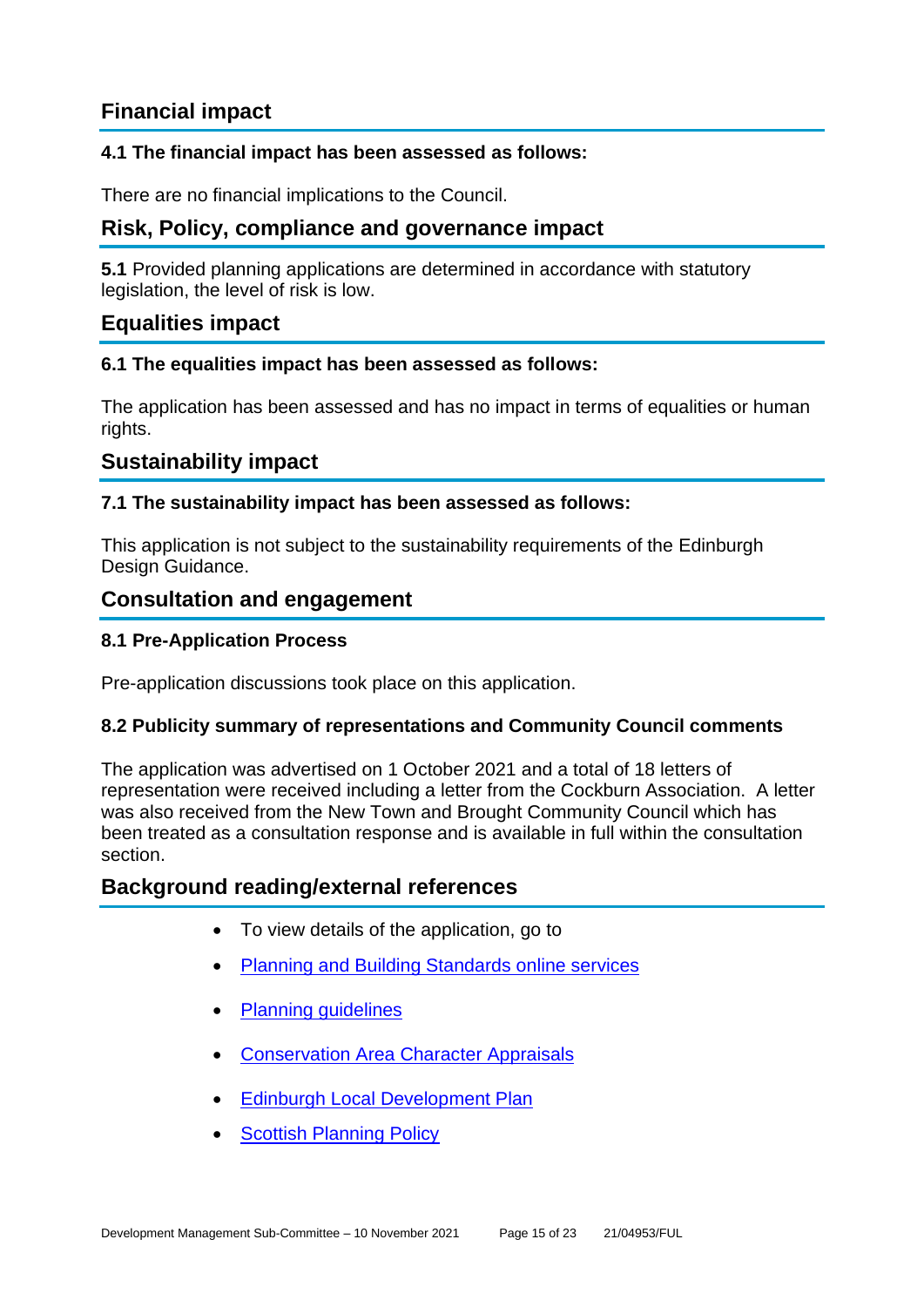| <b>Statutory Development</b><br><b>Plan Provision</b> | Located within the urban area. |
|-------------------------------------------------------|--------------------------------|
| Date registered                                       | 21 September 2021              |
| <b>Drawing numbers/Scheme</b>                         | $1 - 14$ ,                     |

**David Givan** Chief Planning Officer PLACE The City of Edinburgh Council

Contact: Elaine Campbell, Team manager E-mail: elaine.campbell@edinburgh.gov.uk

## **Links - Policies**

#### **Relevant Policies:**

LDP Policy Del 2 (City Centre) sets criteria for assessing development in the city centre.

LDP Policy Des 1 (Design Quality and Context) sets general criteria for assessing design quality and requires an overall design concept to be demonstrated.

LDP Policy Des 5 (Development Design - Amenity) sets criteria for assessing amenity.

LDP Policy Env 1 (World Heritage Site) protects the quality of the World Heritage Site and its setting.

LDP Policy Env 3 (Listed Buildings - Setting) identifies the circumstances in which development within the curtilage or affecting the setting of a listed building will be permitted.

LDP Policy Env 6 (Conservation Areas - Development) sets out criteria for assessing development in a conservation area.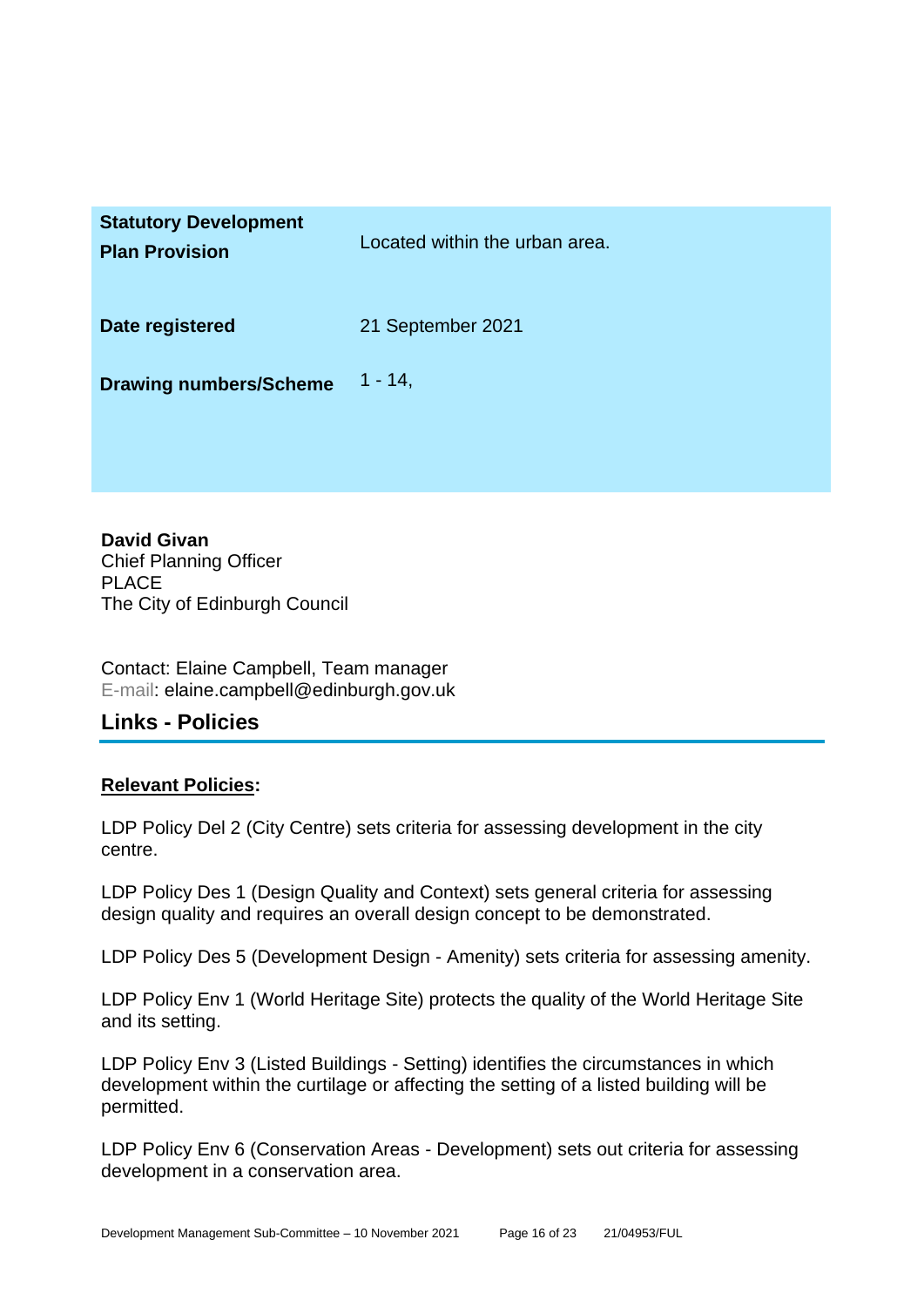LDP Policy Env 7 (Historic Gardens and Designed Landscapes) protects sites included in the national Inventory of Gardens and Designed Landscapes and other historic landscape features.

LDP Policy Env 12 (Trees) sets out tree protection requirements for new development.

LDP Policy Env 18 (Open Space Protection) sets criteria for assessing the loss of open space.

LDP Policy Env 22 (Pollution and Air, Water and Soil Quality) sets criteria for assessing the impact of development on air, water and soil quality.

#### **Other Relevant policy guidance**

**The New Town Conservation Area Character Appraisal** states that the area is typified by the formal plan layout, spacious stone built terraces, broad streets and an overall classical elegance. The buildings are of a generally consistent three storey and basement scale, with some four storey corner and central pavilions.

**Non-statutory guidelines** 'LISTED BUILDINGS AND CONSERVATION AREAS' provides guidance on repairing, altering or extending listed buildings and unlisted buildings in conservation areas.

**Non-Statutory guidelines** Edinburgh Design Guidance supports development of the highest design quality and that integrates well with the existing city. It sets out the Council's expectations for the design of new development, including buildings, parking, streets and landscape, in Edinburgh.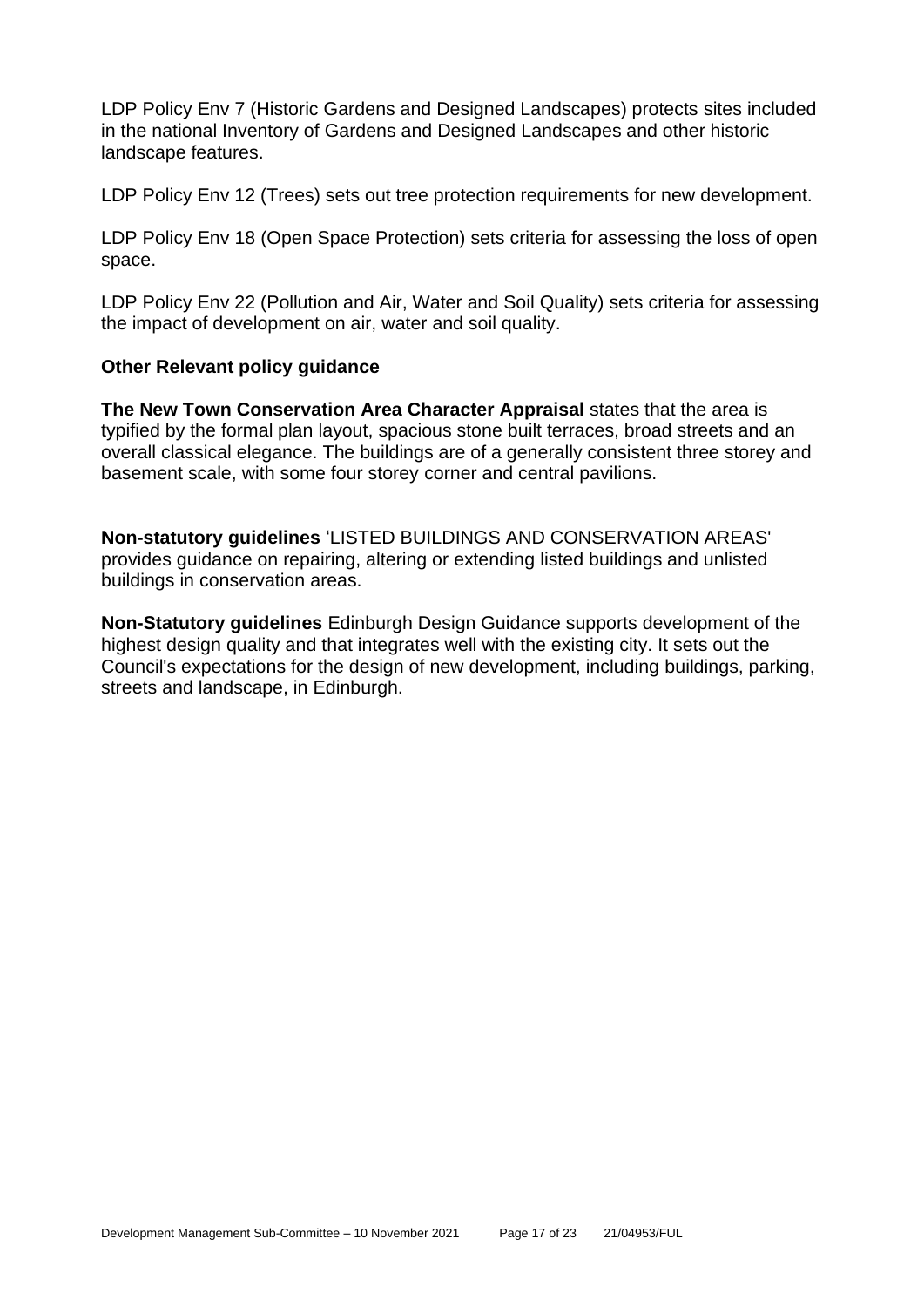# **Appendix 1**

**Application for Planning Permission 21/04953/FUL at East Princes Street Gardens, Princes Street, Edinburgh Erection of Edinburgh's Christmas at East Princes Street Gardens and the Mound Precinct including Christmas market stalls, fairground rides associated site office, stores and ancillary facilities (proposed for 1 year 2021-2022 and variation on Ref: 20/03707/FUL).**

### **Consultations**

#### **Historic Environment Scotland**

In November 2020 an application was approved for structures associated with Edinburgh's Christmas Market at East Princes Street Gardens- this included stalls, fairground rides and associated facilities. A condition of permission restricted operation from 20 November 2021 to 2 January 2022.

This application proposes changes to the use of the area at east Princes Street Gardens. The result would be further stalls and attractions than was approved last year - although we realise last year's proposal was a reduction because of COVID restrictions. The current proposals along the top of the Gardens would appear closer to pre-COVID years, although attractions which in previous years were located in the valley base are now proposed elsewhere.

The increase in the number of attractions from last year's application would consequently increase the harmful impacts on the historic environment. However, we do not consider these proposals would result in significant impacts on the historic environment if this development is temporary and time limited. We would therefore expect, if your Council approve the application, that a similar condition be added to limit the duration of this development.

Planning authorities are expected to treat our comments as a material consideration, and this advice should not be taken into account in your decision making. Our view is that the proposals do not raise historic environment issues of nation significance and therefore we do not object. However, our decision not to object should not be taken as our support for the proposals. This application should be determined in accordance with national and local policy on development affecting the historic environment, together with related policy guidance.

#### **New Town and Broughton Community Council**

Although the application site resides just within the boundary of the Old Town Community Council, the New Town & Broughton Community Council (NTBCC) has been involved with East Princes Street Gardens through various discussions regarding the Edinburgh Christmas Market with other city centre community councils as well as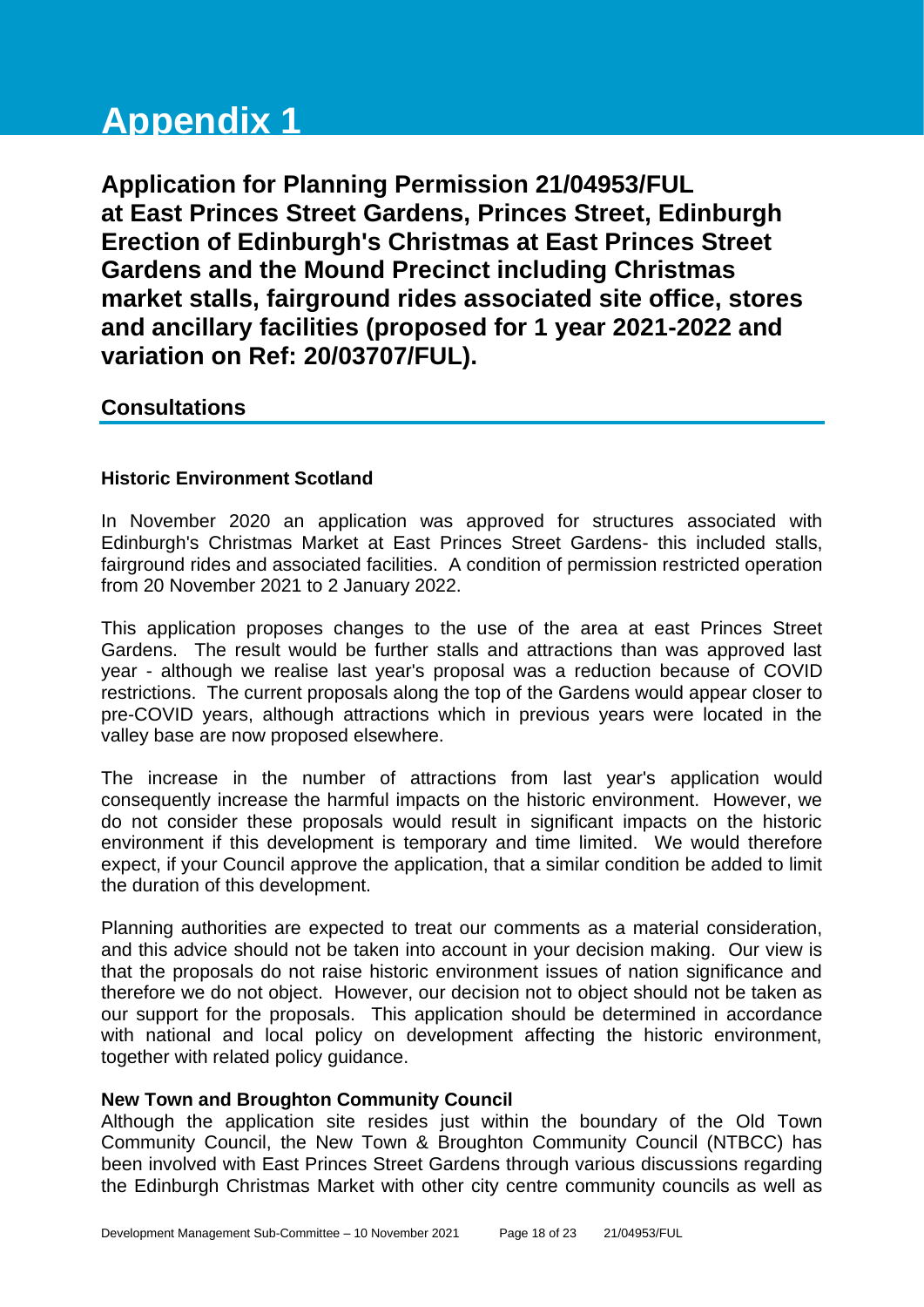The Cockburn Association; and as such, would wish to submit a representation on this application.

We note that the above application is seeking to amend the permission for the Winter 2021 event only (under 20/03707/FUL), which was granted on 14th November 2020. Our comments relate to this proposed temporary development on the top level of East Princes Street Gardens (EPSG) and the Mound Precinct between November 2021 and January 2022.

We note that future applications should be informed by the 'root and branch' review of the Winter Festivals which was carried out earlier in 2021 and that the provision of Winter Festival activities will be subject to a tendering exercise to be conducted by the City of Edinburgh Council in the coming months. We would also expect both the key principles and associated guidelines in the (very) draft 'Use of Public Spaces for Events and Filming' currently open for public consultation will be a material planning consideration for future events.

The community council recognise both the popularity of the Edinburgh Christmas event historically and their contribution to the vibrancy of the city (and city centre) in past years. However, we also share the view stated by the Cockburn that they have increasingly become major commercial events rather than cultural activities and that 'the Christmas Market has changed from the German Market that occupied the Mound with largely authentic products and produce to a disruptive, generic event that imposes significant restrictions on local residents, mainly targeting the tourist market'.

With reference to the previous application (20/03707/FUL), NTBCC did submit an objection raising concerns over

- (1) Impact on Availability of Public Space
- (2) Principle of a Dispersed market (and our support for this)
- (3) Market Stall Composition
- (4) Impact on Residential Amenity

(5) Proposals for Managing Public Safety / Queue Management (due to the ongoing pandemic)

As a conclusion to this preamble, it may be helpful to reiterate part of the Joint Statement (from the 5 city centre community councils & The Cockburn Association) as submitted to the Policy & Sustainability Committee in August 2020:

"Overall, we support the direction of travel away from the arrangements that caused so much damage to East Princes Street Gardens and distress to residents in 2019/20. We remain of the view that the gardens are not appropriate for the Ferris Wheel, Star Flyer and market stalls, next to the Scott Monument."

NTBCC's position on this has not changed.

With respect to the current application, NTBCC would also wish to register the following comments.

1. Use of public spaces outwith East Princes Street Gardens for Christmas Market facilities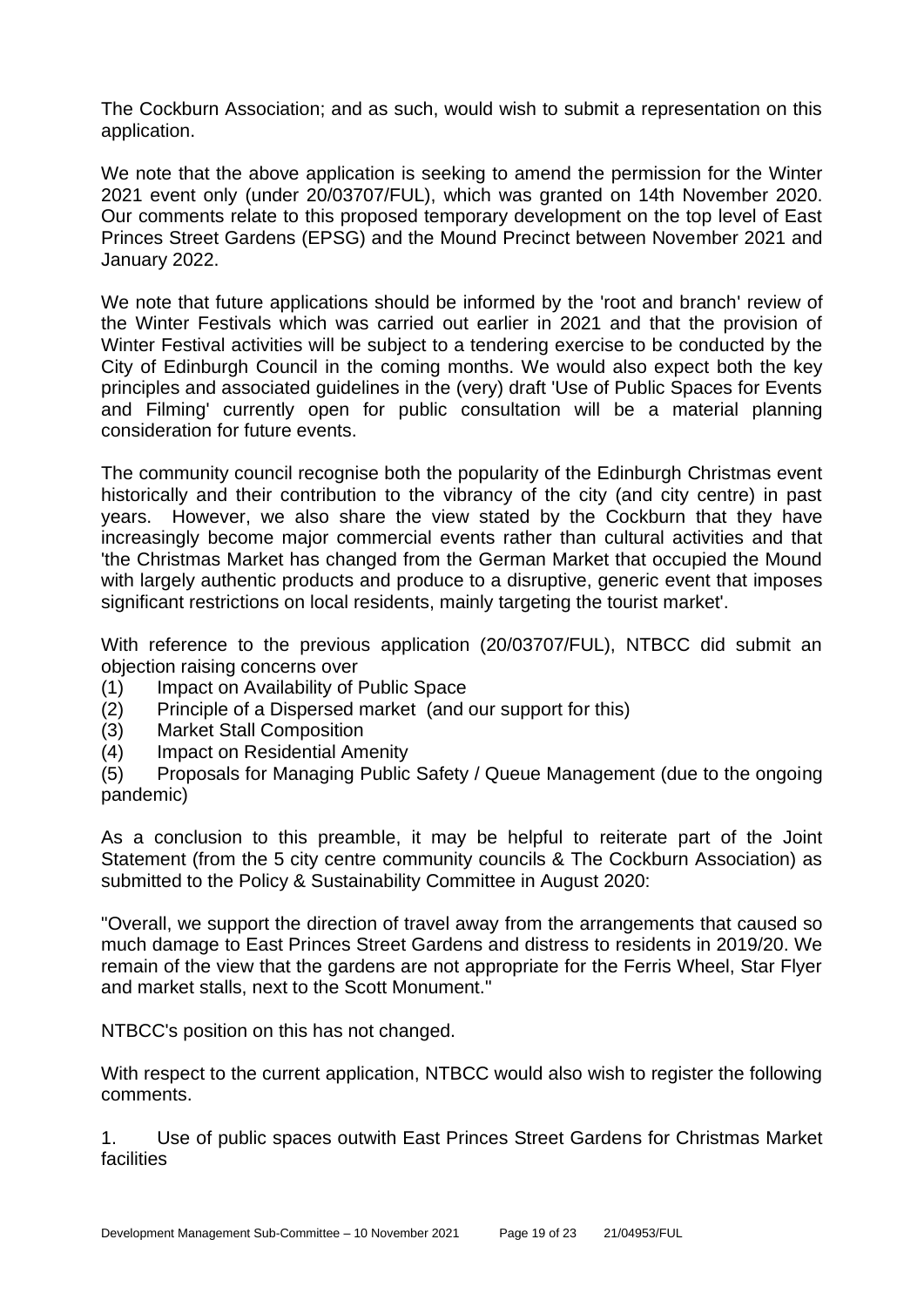We do not take issue with the proposal to use the hard-standing available on the Mound Precinct for the Christmas Market. This has been used for temporary events for many years and if properly managed, time limited and with agreement from the National Galleries of Scotland, its use should not cause a problem.

We are somewhat surprised that the proposal does not intend to use the hard-standing now available on Waverley Bridge. Although the road closure currently has been secured under a TTRO, this would cover the period required to stage the proposed Edinburgh Christmas market. It would seem a more appropriate space to locate the additional market stalls that are now proposed to be located on the grassed area of the Remembrance Garden in the current application (vs. the previously-consented 20/03707/FUL application which kept this area clear of temporary structures).

#### 2. Use of public spaces within East Princes Street Gardens

We have significant concerns with the proposal to extend the area for market stalls to include the Remembrance Garden. This was excluded from the previously-approved application (20/03707/FUL) and along with the Cockburn Association's stated position; we would prefer this to be removed from the proposals and as suggested above, possibly moved to Waverley Bridge. This would avoid damaging the soft surfaces (grassed area) and permit the Remembrance Garden to be enjoyed for a longer period. We would also mention that in 2019 this area suffered significant damage from the imposition of the Christmas market stalls there and although it was among the first areas to be reinstated under the current Edinburgh Christmas contract, it still resulted in an unsightly and disrespectful image and an extended outage of this space.

Restricting the market in this area would undoubtedly be in the wider public interest and be more respectful to the Remembrance Garden vs. the rapid clearing of this area and setting up market stalls.

We would also support a comment made in the Cockburn Association's submission that stated "It must be said that we have little confidence in either Underbelly or the City Council in restoring the area of ground post-damage or in preventing it in the first place".

Although, as far as we understand, the current contract contains a 'reinstatement' clause, this is more to reduce the financial burden on the City of Edinburgh Council rather than ensure that remediation is carried out in an acceptably short timeframe. As such, if permission was to be granted for the Edinburgh Christmas Market in 2021/22, we would hope that additional conditions would be attached (above and beyond those contained within the current contract) to ensure that remediation and reinstatement is not allowed to extend significantly from the decommissioning date; a period of 1 month, perhaps 2 months maximum, would seem appropriate. If this cannot be met, then the proposal should not be permitted.

Finally, we would reiterate our broad concerns to the installation of the Star Flyer and Big Wheel adjacent to the Scott Monument. Whilst we acknowledge that some years ago, the necessary foundation supports have been installed to permit the erection of these 'attractions', this should not continue to be a reason to erect these 'attractions' in this location.

3. Principle of a Dispersed market :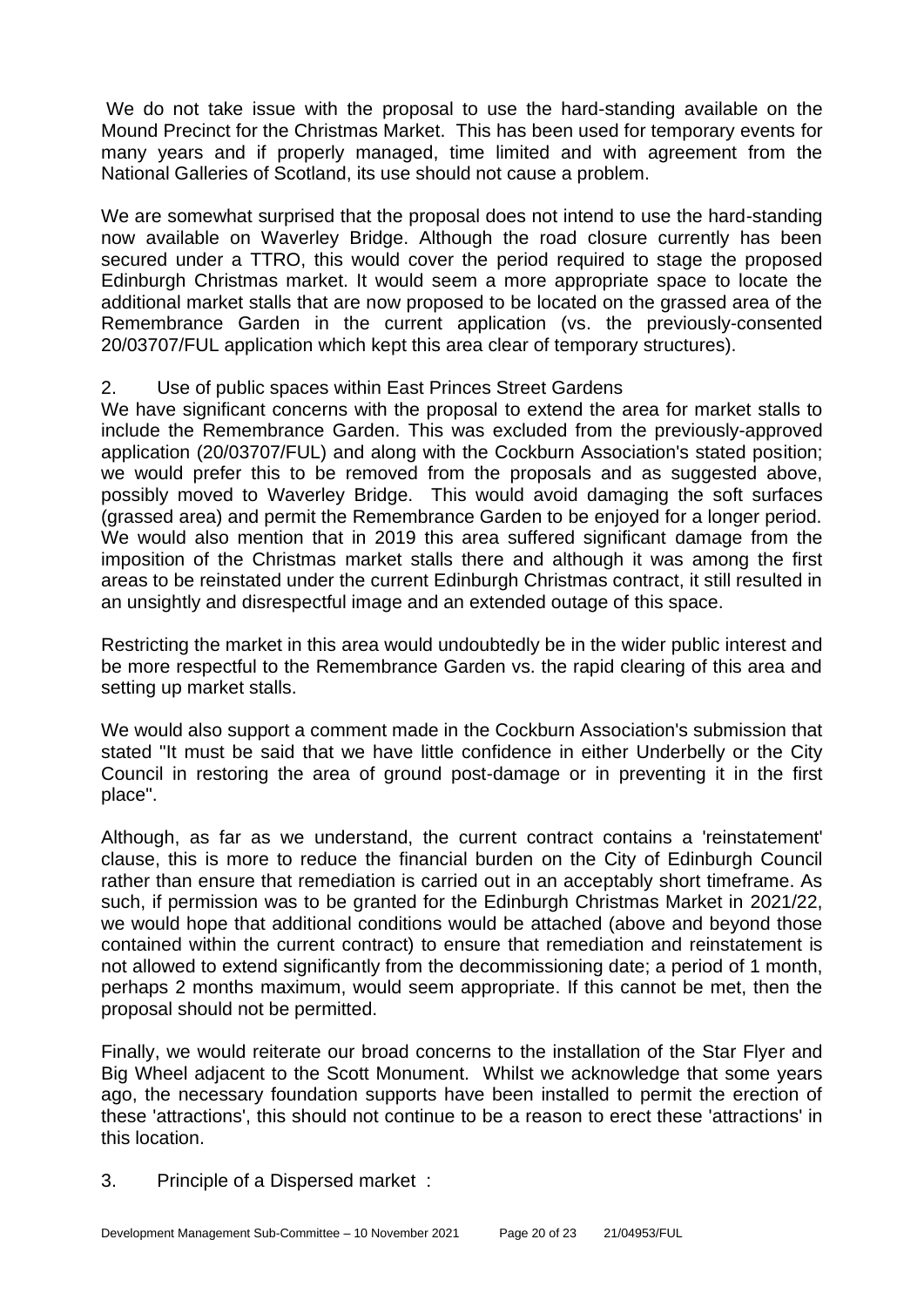NTBCC broadly support the idea brought forward in previous discussions that the response to the unacceptable impact from the 2019 market installation would be to consider more fully, the idea of a dispersed market.

Whilst this should extend over a wider area than the Waverley valley, the use of the Waverley bridge area, being hard-standing, would be consistent with this.

In summary, whilst NTBCC recognise and acknowledge the importance to many within the wider community to have a Christmas event; as well as the possible increased footfall being attracted to the city centre which could potentially benefit established city centre businesses, for the reasons outlined above, it is difficult to support this proposal as currently presented.

Whilst we do have concerns with pop-up bars, preferring trade to be given to permanent businesses who operate year-round; this consideration is perhaps more relevant to the proposals for George Street (21/04950/FUL) to which we have responded separately.

We would hope that our comments would provide some options to revise or refine the proposal as presented although we recognise that there isn't as much time available for this as there could have been as these applications have been lodged essentially at the last minute by Underbelly.

If it is decided to grant this application, either as presented or with modifications, we would also want to stress that consent for the 2021 Christmas event does not and should not set a precedent. Furthermore, the community council would expect a complete review of both the design approach and the commissioning process for future years, consistent with the (as yet unpublished) response to the consultation with residents recently carried out.

#### **Edinburgh World Heritage**

The scope and emphasis of our comments reflects our principal remit associated with impact on the Outstanding Universal Value (OUV) of the Old and New Towns of Edinburgh World Heritage Site (`World Heritage Site').

This application lies within the context of two associated applications for dispersed Christmas markets in the city (references 21/04954/FUL and 21/04950/FUL). For the benefit of the Planning Department we have provided separate responses to these associated consultations, though clearly they merit consideration as a cumulative whole.

#### Edinburgh World Heritage Advice

Waverley Valley and Princes Street Gardens are of great importance to the Outstanding Universal Value to the World Heritage Site - in particular the dramatic reflection of the changes in European planning from the medieval Old Town to the Enlightenment planning of the New Town. It is the nodal point between the two sides of the city - creating key views where the `two towns' can be appreciated as well as containing highly significant landscapes, monuments and architecture. Given the importance of this area to the World Heritage Site and city identity, it is essential that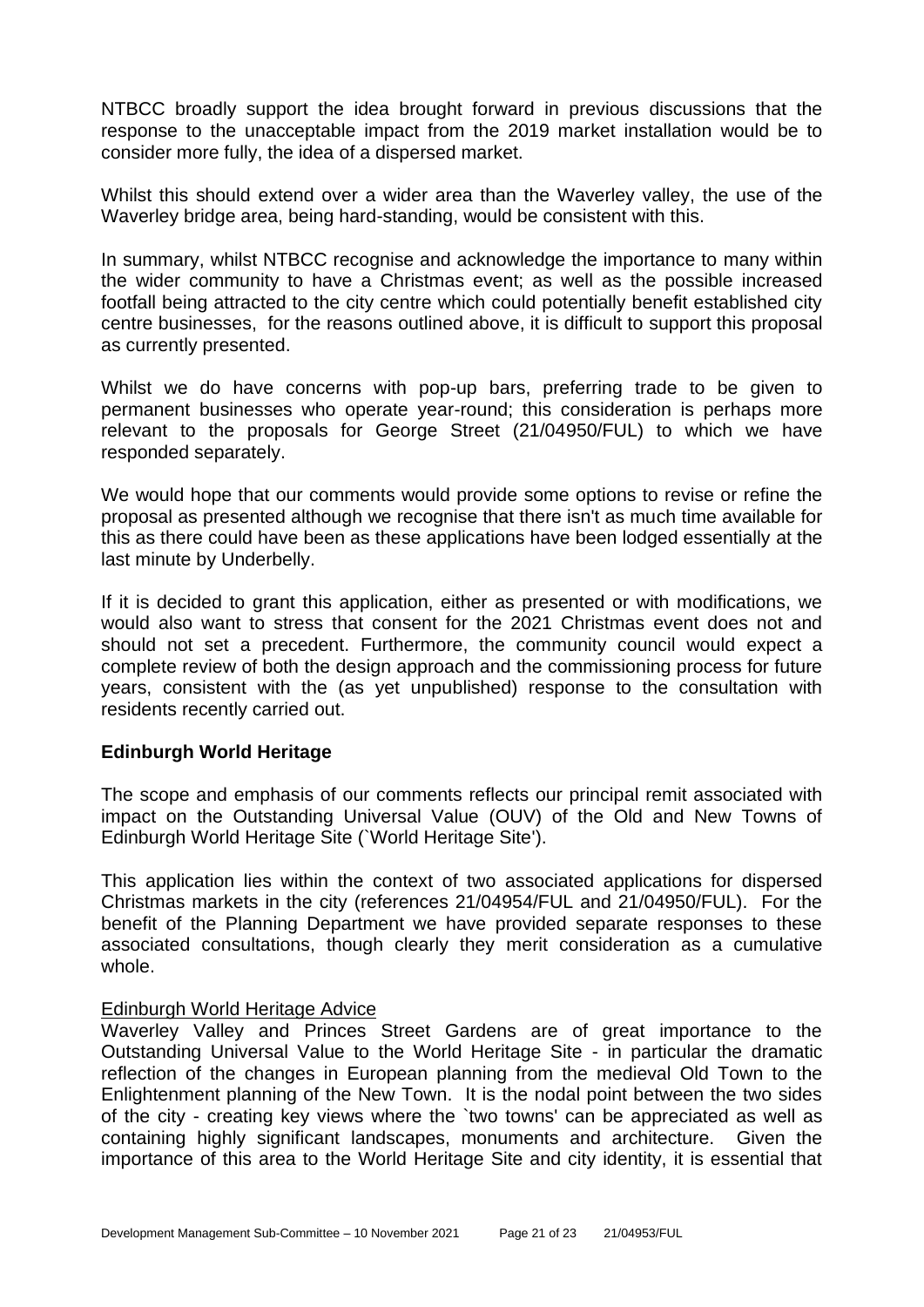any intervention (whether temporary or permanent) in the valley conserves or enhances its heritage values.

In the past, the intensity of the Winter Festivals in the Waverley Valley has been detrimental to character of the designed landscape, setting of listed buildings as well as causing physical wear on the public realm. While this temporary in nature, it is regular and impacts on this important space for a significant period of the year (including set up, take down and landscape recovery time). The responses we have seen from consultations on numerous public realm initiatives and strategies indicates the management of public space in the city is an area of some contention for the local community, and it will be important to consider these views in moving forward.

With regards to impact on OUV and in relation to the previous associated proposal (20/03707/FUL), the proposals would result in a higher level of harm - increasing the intensity of structures which are not in keeping with the historic public realm characterised by its purposefully designed and high- quality open space. It is acknowledged that this harm is temporary in nature (we advise a condition applied to any consent to ensure this is the minimum time period necessary) and relates only to this coming Christmas/ winter period and the unique challenges surrounding it. It is our understanding that further consultation and engagement by the City of Edinburgh Council will be undertaken in the coming months to inform a balanced future for the winter markets which takes into account community and heritage considerations. In light of this specific context, we do not wish to formally object to the application but do advise that the intensity/ density of the temporary structures are decreased to reduce heritage impact.

We look forward to further engagement from the City of Edinburgh Council on the positive re-forming of the Winter Festivals moving forward, alongside communities and wider stakeholders. This welcome process will be key in ensuring that the future of the winter festivals supports the legislative and policy requirements to protect and preserve the OUV of the World Heritage Site.